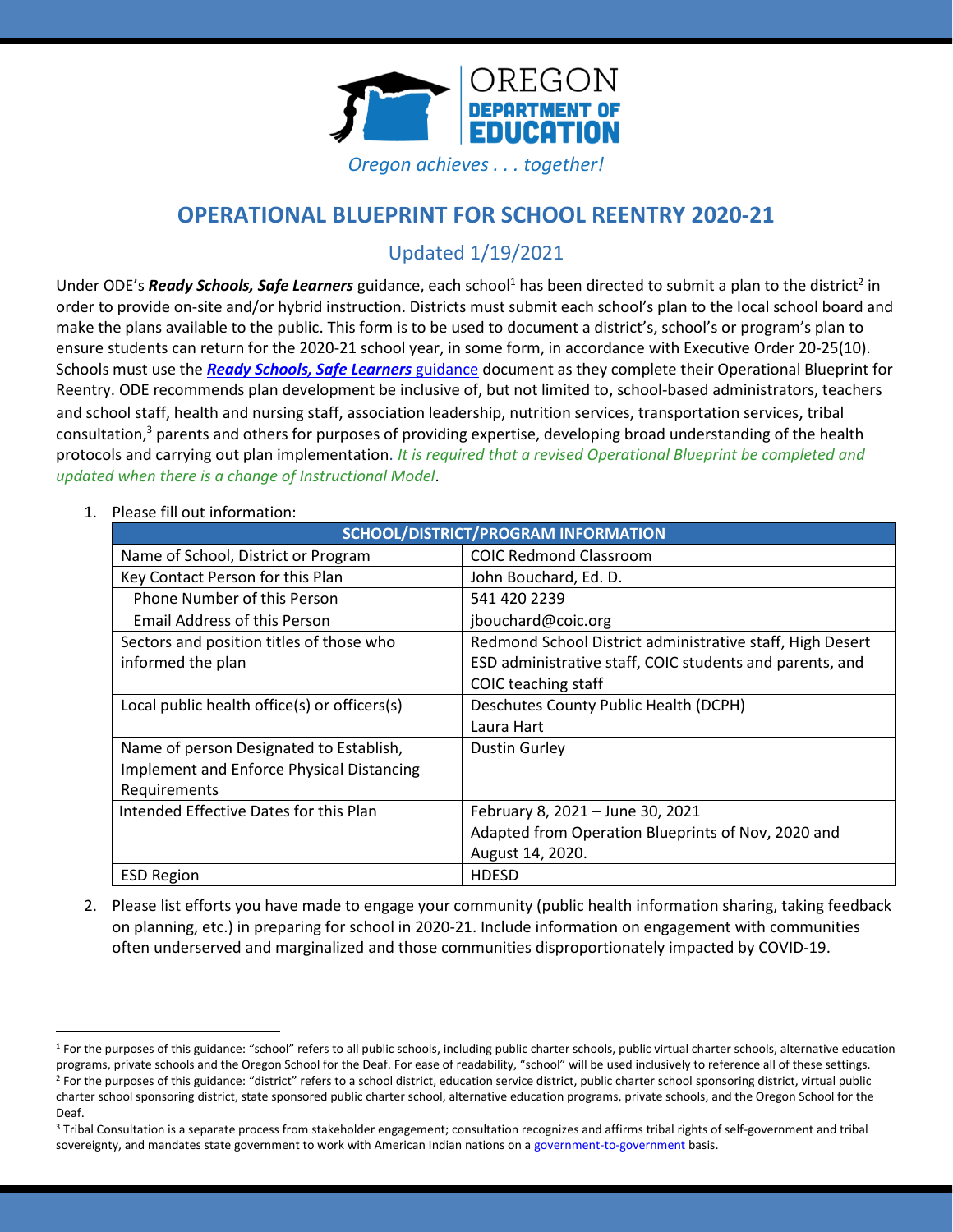COIC administrators continuously consult with stakeholders including administrators from the High Desert ESD and Redmond SD, COIC teachers and employment counselors, parents and students. Because of the small numbers of students, this is done primarily through phone calls, emails and texts.

3. Select which instructional model will be used:

### ☐ **On-Site Learning** ☒ **Hybrid Learning** ☒ **Comprehensive Distance Learning**

- 4. If you selected Comprehensive Distance Learning, you only have to fill out the green portion of the Operational Blueprint for Reentry (i.e., page 2 in the initial template).
- 5. If you selected On-Site Learning or Hybrid Learning, you have to fill out the blue portion of the Operational Blueprint for Reentry (i.e., pages 3-22 in the initial template) an[d submit](https://app.smartsheet.com/b/form/a4dedb5185d94966b1dffc75e4874c8a) online, including updating when you are changing Instructional Model [\(https://app.smartsheet.com/b/form/a4dedb5185d94966b1dffc75e4874c8a\)](https://app.smartsheet.com/b/form/a4dedb5185d94966b1dffc75e4874c8a).

\* **Note:** Private schools are required to comply with only sections 1-3 of the *Ready Schools, Safe Learners* guidance.

## **REQUIREMENTS FOR COMPREHENSIVE DISTANCE LEARNING OPERATIONAL BLUEPRINT**

*This section must be completed by any school that is seeking to provide instruction through Comprehensive Distance Learning. For Private Schools, completing this section is optional (not required). Schools providing On-Site or Hybrid Instructional Models do not need to complete this section.*

### **Describe why you are selecting Comprehensive Distance Learning as the school's Instructional Model for the effective dates of this plan.**

COIC Redmond has a small student body, never more than 30 and usually around 20. Guidance from the governor, OHA, ODE addressed the COVID situation in Oregon schools several times, notably in August, October, and most recently in December-January. The small numbers were paramount in the COIC instructional design and guided the establishment of five cohorts, initially based on self-identification and academically diagnostic pre-GED tests. Based on these small cohorts, COIC has transitioned fluidly from CDL to CDL-LIPI, then back to CDL and finally to Hybrid by February 22 – following the direction of Redmond School District, OHA, ODE, and Deschutes County Health Services.

Additionally, By February 25, COIC staff will have received the second COVID vaccination, further readying the classroom for safer in-person instruction.

### **In completing this portion of the Blueprint you are attesting that you have reviewed the Comprehensive Distance Learning Guidance[. Here is](https://www.oregon.gov/ode/students-and-family/healthsafety/Documents/Comprehensive%20Distance%20Learning%20Requirements%20Review.pdf)  [a link to the overview of CDL Requirements.](https://www.oregon.gov/ode/students-and-family/healthsafety/Documents/Comprehensive%20Distance%20Learning%20Requirements%20Review.pdf) Please name any requirements you need ODE to review for any possible flexibility or waiver.**

### **COIC-Redmond School Re-entry Plan Distance Learning- LIPI Adaptation to Hybrid Plan February 5, 2021**

### **Overview**

1) COIC uses Odysseyware and AZTEC Learner Management Systems (LMS) and teacher produced packets and videos as part of the synchronous teacher-facilitated learning. Synchronous opportunities are provided daily by means of scheduled Zooms, phone calls, texts, and emails for each of the 4 cohorts.

2) Odysseyware has adaptions for students including the text aloud, a variety of language translations and adjustable font sizes. Classes are customized depending on student needs.

3) The assigned COIC teacher is available by message (Odysseyware and AZTEC), phone, and Zoom video during the school day for instruction and help in addition to in-person for the designated cohort.

4) School year and subsequent enrollment start with virtual orientation for parents and caregivers so that all understand the virtual tools and procedures.

5) The cohort data are current. This model establishes a process by which cohorts can set up, augmented, reduced, or quarantined.

6) The 4 Cohorts will roll over into the Hybrid Plan when conditions warrant.

### **General Plan**

1) This plan is designed to work in tandem with Limited In-Person Instruction (LIPI).

2) Essentially, each student is expected to work at home asynchronously with 2 weekly synchronous sessions either in person in the COIC classroom with a teacher and very small peer group or virtually off site. Applied learning experiences are assigned during this time with instructional support available.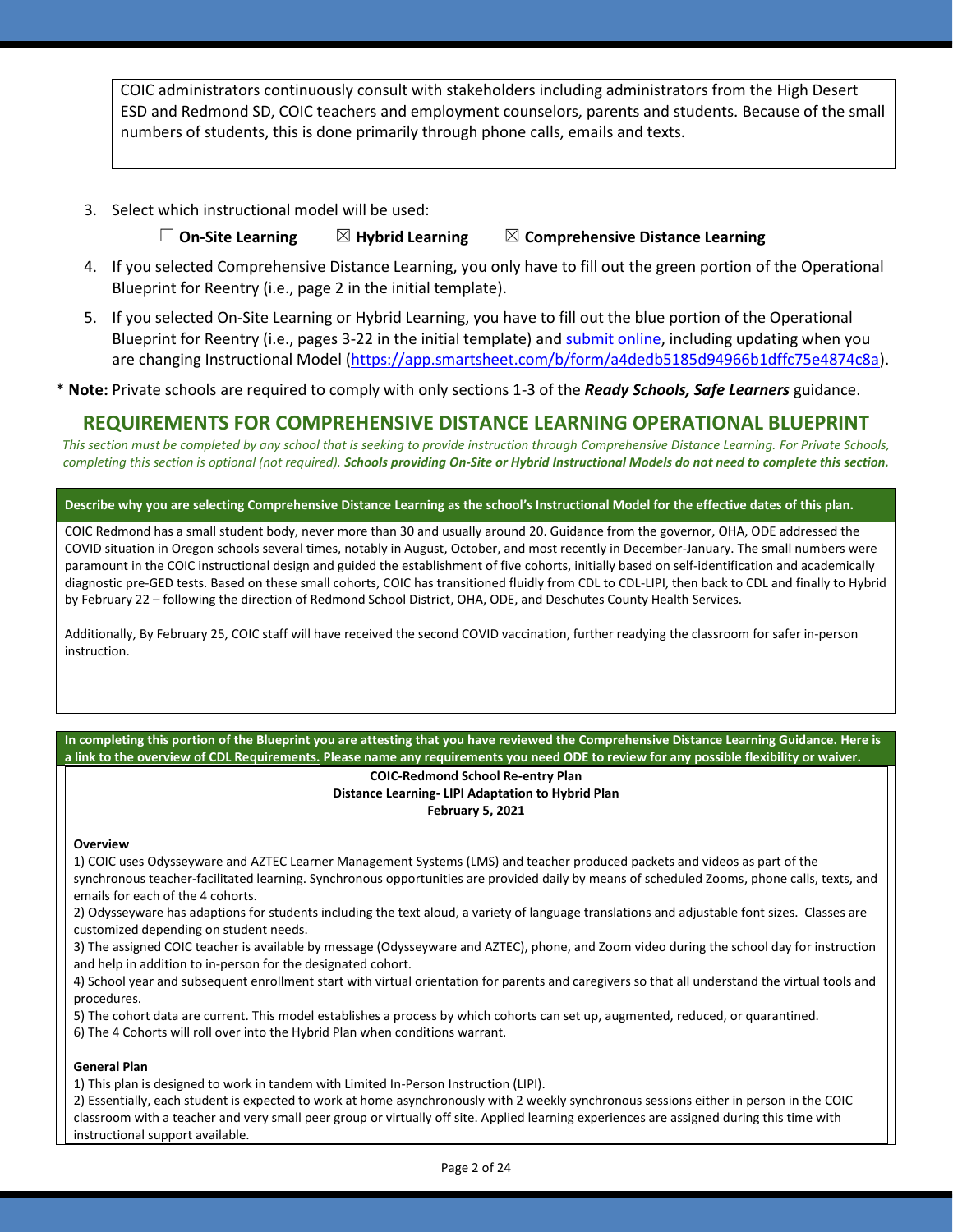|       |                                          |                                                                                                                     |                             |              |                      | In completing this portion of the Blueprint you are attesting that you have reviewed the Comprehensive Distance Learning Guidance. Here is<br>a link to the overview of CDL Requirements. Please name any requirements you need ODE to review for any possible flexibility or waiver. |                                   |
|-------|------------------------------------------|---------------------------------------------------------------------------------------------------------------------|-----------------------------|--------------|----------------------|---------------------------------------------------------------------------------------------------------------------------------------------------------------------------------------------------------------------------------------------------------------------------------------|-----------------------------------|
|       |                                          |                                                                                                                     |                             |              |                      | 3) Each student not in a physically present cohort will check in via phone, text, Zoom, Zoom chat, or some other acceptable method each                                                                                                                                               |                                   |
|       | school morning and afternoon.            |                                                                                                                     |                             |              |                      |                                                                                                                                                                                                                                                                                       |                                   |
|       |                                          | 4) Zooms will begin with an Advisory period to enhance engagement, mental social and emotional health.              |                             |              |                      |                                                                                                                                                                                                                                                                                       |                                   |
|       |                                          | 5) Each cohort teacher grades and tracks attendance and school work completion.                                     |                             |              |                      |                                                                                                                                                                                                                                                                                       |                                   |
|       |                                          | 6) The Redmond COIC Communicable Disease Management Plan describes details of the COVID-19 response.                |                             |              |                      |                                                                                                                                                                                                                                                                                       |                                   |
|       | LIPI Adaptation to Distance Learning     |                                                                                                                     |                             |              |                      |                                                                                                                                                                                                                                                                                       |                                   |
|       |                                          | 1) Intake occurs online. Parent communication schedule established.                                                 |                             |              |                      |                                                                                                                                                                                                                                                                                       |                                   |
| plan. |                                          |                                                                                                                     |                             |              |                      | 2) GED Pre-testing occurs at home or individually in the COIC classroom dedicated for this purpose. Parent informed of results and related ed                                                                                                                                         |                                   |
|       |                                          | 3) Cohorts strategically arranged by GED scores in Math and LA with consideration for past social behaviors:        |                             |              |                      |                                                                                                                                                                                                                                                                                       |                                   |
|       | b) RD5 is the virtual cohort.            |                                                                                                                     |                             |              |                      | a) 4 cohorts, labelled RD1 through RD4, set up in the am and pm to meet Monday and Wednesday and Tuesday and Thursday.                                                                                                                                                                |                                   |
|       |                                          |                                                                                                                     |                             |              |                      | c) Attendance monitored per ODE guidelines. Although virtual class time is set up by cohort with a zoom, each session is open to any                                                                                                                                                  |                                   |
|       |                                          | students with a specific question. Because of the small cohort size, this will not be disruptive.                   |                             |              |                      |                                                                                                                                                                                                                                                                                       |                                   |
|       |                                          |                                                                                                                     |                             |              |                      | 4) No scheduled synchronous learning on Friday - teacher office hours from 8:30 - 3:30 or by arrangement. Office hours to deal with                                                                                                                                                   |                                   |
|       | individual tutorials or parent meetings. |                                                                                                                     |                             |              |                      |                                                                                                                                                                                                                                                                                       |                                   |
|       | 5) Tight adherence to timetables.        |                                                                                                                     |                             |              |                      |                                                                                                                                                                                                                                                                                       |                                   |
|       |                                          |                                                                                                                     |                             |              |                      | 6) In addition to COCC GED testing in Redmond, GED paper-based testing may also occur in Bend and Prineville on Fridays when                                                                                                                                                          |                                   |
|       |                                          |                                                                                                                     |                             |              |                      | circumstances permit. COIC is now authorized by the GED Testing Service to administer paper tests in the COIC Bend, La Pine, and Prineville                                                                                                                                           |                                   |
|       |                                          | classrooms. GED testing will also occur virtually by means of Online Proctored (OP) tests from GED Testing Service. |                             |              |                      |                                                                                                                                                                                                                                                                                       |                                   |
|       | Teacher                                  | #Kids                                                                                                               |                             | Cohort       |                      |                                                                                                                                                                                                                                                                                       |                                   |
|       | <b>Dustin Gurley</b>                     | RD1_LIPI (3)<br>12                                                                                                  | RD2 LIPI (3)                | RD3 LIPI (3) | RD4 LIPI (3)         |                                                                                                                                                                                                                                                                                       |                                   |
|       |                                          | RD5_Virtual (16)<br>8                                                                                               |                             |              |                      |                                                                                                                                                                                                                                                                                       |                                   |
|       | Total                                    | 20                                                                                                                  |                             |              |                      |                                                                                                                                                                                                                                                                                       |                                   |
|       |                                          |                                                                                                                     |                             |              |                      |                                                                                                                                                                                                                                                                                       |                                   |
|       |                                          | Cohort Schedule Summary: Numbers of students in parentheses; 4 cohorts labelled RD1 - RD4                           |                             |              |                      |                                                                                                                                                                                                                                                                                       |                                   |
|       | <b>Teacher</b>                           | Monday                                                                                                              | Tuesday                     |              | Wednesday            | Thursday                                                                                                                                                                                                                                                                              | Friday                            |
| AM    | Dustin Gurley                            | RD1 Math <135 (3)                                                                                                   | RD2 Math 135-139 (3)        |              | RD1 MA <135 (3)      | RD2 Math 135-139 (3)                                                                                                                                                                                                                                                                  |                                   |
|       |                                          |                                                                                                                     | -Teacher Lunch & Cleanup--- |              |                      |                                                                                                                                                                                                                                                                                       | Cleanup<br>Office<br>hours<br>and |
| PM    | Dustin Gurley                            | RD3 Math 140-145 (3)                                                                                                | RD4 Math > 150 (3)          |              | RD3 Math 140-145 (3) | RD4 Math > 150 (3)                                                                                                                                                                                                                                                                    |                                   |
|       |                                          |                                                                                                                     |                             |              |                      |                                                                                                                                                                                                                                                                                       |                                   |
|       |                                          |                                                                                                                     |                             |              |                      |                                                                                                                                                                                                                                                                                       |                                   |
|       | <b>Cohort Schedules:</b>                 | Monday & Wednesday                                                                                                  |                             |              |                      |                                                                                                                                                                                                                                                                                       |                                   |
|       |                                          | AM                                                                                                                  |                             |              |                      |                                                                                                                                                                                                                                                                                       |                                   |
|       | Cohort                                   | Student                                                                                                             | Entry                       | Exit         |                      |                                                                                                                                                                                                                                                                                       |                                   |
|       | RD1 (Dustin)                             | RD1-1                                                                                                               | 9:30:00                     | 11:30:00     |                      |                                                                                                                                                                                                                                                                                       |                                   |
|       |                                          | RD1-2                                                                                                               | 9:30:30                     | 11:30:30     |                      |                                                                                                                                                                                                                                                                                       |                                   |
|       |                                          | RD1-3                                                                                                               | 9:31:00                     | 11:31:00     |                      |                                                                                                                                                                                                                                                                                       |                                   |
|       |                                          |                                                                                                                     |                             |              |                      |                                                                                                                                                                                                                                                                                       |                                   |
|       |                                          | <b>RD1-4</b>                                                                                                        | 9:31:30                     | 11:31:30     |                      |                                                                                                                                                                                                                                                                                       |                                   |
|       |                                          | <b>RD1-5</b>                                                                                                        | 9:32:00                     | 11:32:00     |                      |                                                                                                                                                                                                                                                                                       |                                   |

Page 3 of 24

16 8:30 11:30

RD5 (Dustin)

RD5-1 thru RD5-

PM Cohort Student Entry Exit RD3 (Dustin) RD3-1 1:15:00 15:15:00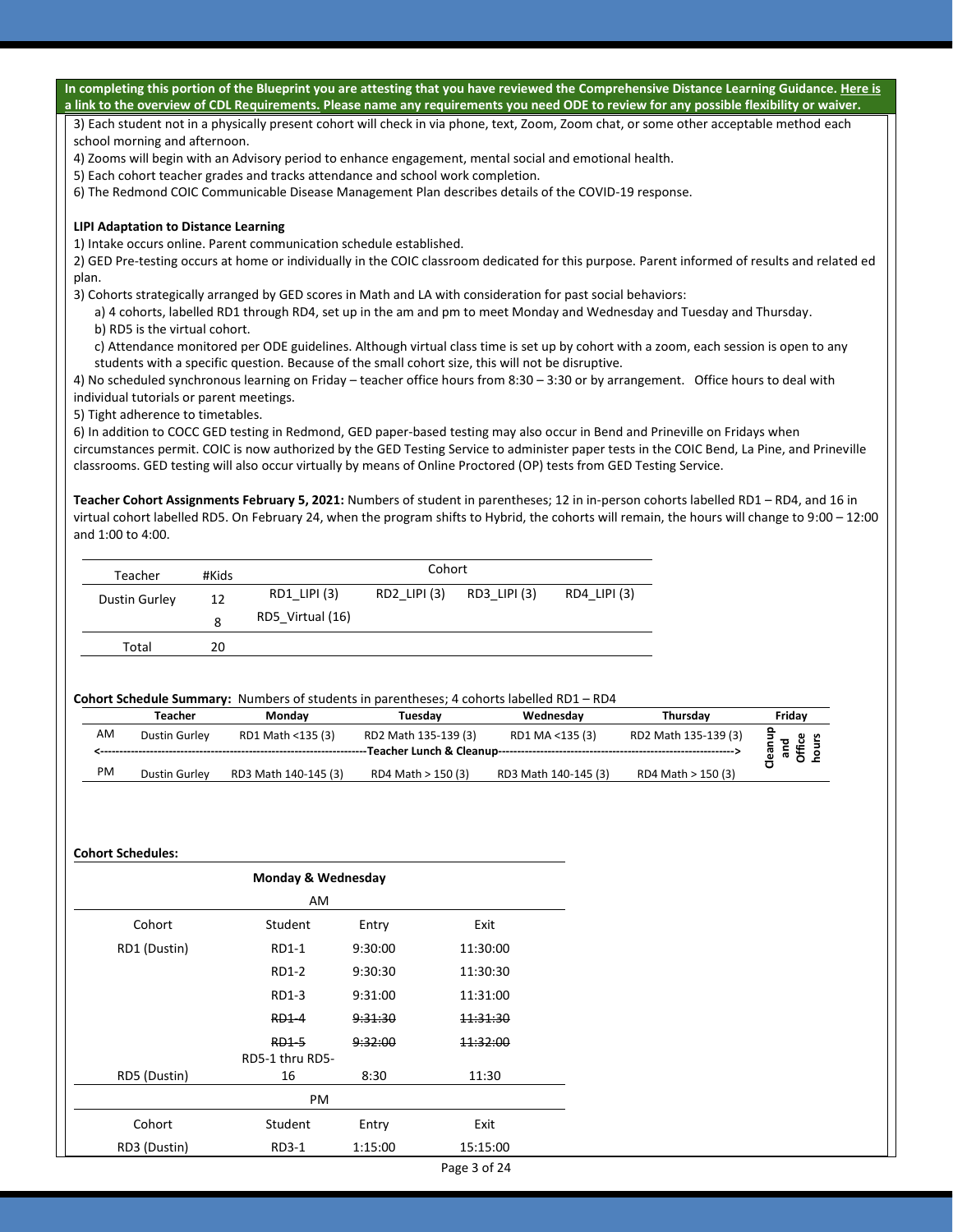**In completing this portion of the Blueprint you are attesting that you have reviewed the Comprehensive Distance Learning Guidance[. Here is](https://www.oregon.gov/ode/students-and-family/healthsafety/Documents/Comprehensive%20Distance%20Learning%20Requirements%20Review.pdf)  p review for any possible flexibility or waiver.** 

| a link to the overview of CDL Requirements. Please name any requirements you need ODE to |                                 |         |          |
|------------------------------------------------------------------------------------------|---------------------------------|---------|----------|
|                                                                                          | <b>RD3-2</b><br>RD5-1 thru RD5- | 1:15:30 | 15:15:30 |
| RD5 (Dustin)                                                                             | 8                               | 13:00   | 15:30    |
|                                                                                          |                                 |         |          |
|                                                                                          | <b>Tuesday &amp; Thursday</b>   |         |          |
|                                                                                          | AM                              |         |          |
| Cohort                                                                                   | Student                         | Entry   | Exit     |
| RD2 (Dustin)                                                                             | RD2-1                           | 9:30:00 | 11:30:00 |
|                                                                                          | RD2-2                           | 9:30:30 | 11:30:30 |
|                                                                                          | RD2-3                           | 9:31:00 | 11:31:00 |
| RD5 (Dustin)                                                                             | RD5-1 thru RD5-16               | 8:30    | 11:30    |
|                                                                                          | PM                              |         |          |

| Cohort       | Student           | Entry   | Exit    |
|--------------|-------------------|---------|---------|
| RD4 (Dustin) | RD4-1             | 1:15:00 | 3:15:00 |
|              | <b>RD4-2</b>      | 1:15:30 | 3:15:30 |
|              | RD4-3             | 1:16:00 | 3:16:00 |
| RD5 (Dustin) | RD5-1 thru RD5-16 | 13:00   | 15:30   |

**Describe the school's plan, including the anticipated timeline, for returning to Hybrid Learning or On-Site Learning consistent with the**  *Ready Schools, Safe Learners* **guidance.**

Because this Distance Learning Plan is an adaptation of the COIC Hybrid Plan, the switch to cohort physical attendance described in this document will be relatively seamless; students will be habituated to meeting at the scheduled time, specific to their cohort, with the teacher.

Unless COVID circumstances change, COIC students will resume attendance at the COIC facility on February 22, as described in this Hybrid Plan.

**Describe the school's plan, including the anticipated timeline, for returning to Hybrid Learning or On-Site Learning consistent with the** *Ready Schools, Safe Learners* **guidance.**

*The remainder of this operational blueprint is not applicable to schools operating a Comprehensive Distance Learning Model.*

## **ESSENTIAL REQUIREMENTS FOR HYBRID / ON-SITE OPERATIONAL BLUEPRINT**

*This section must be completed by any school that is providing instruction through On-Site or Hybrid Instructional Models. Schools providing Comprehensive Distance Learning Instructional Models do not need to complete this section unless the school is implementing the* **Limited In-Person Instruction** *provision under the Comprehensive Distance Learning guidance.*

Page 4 of 24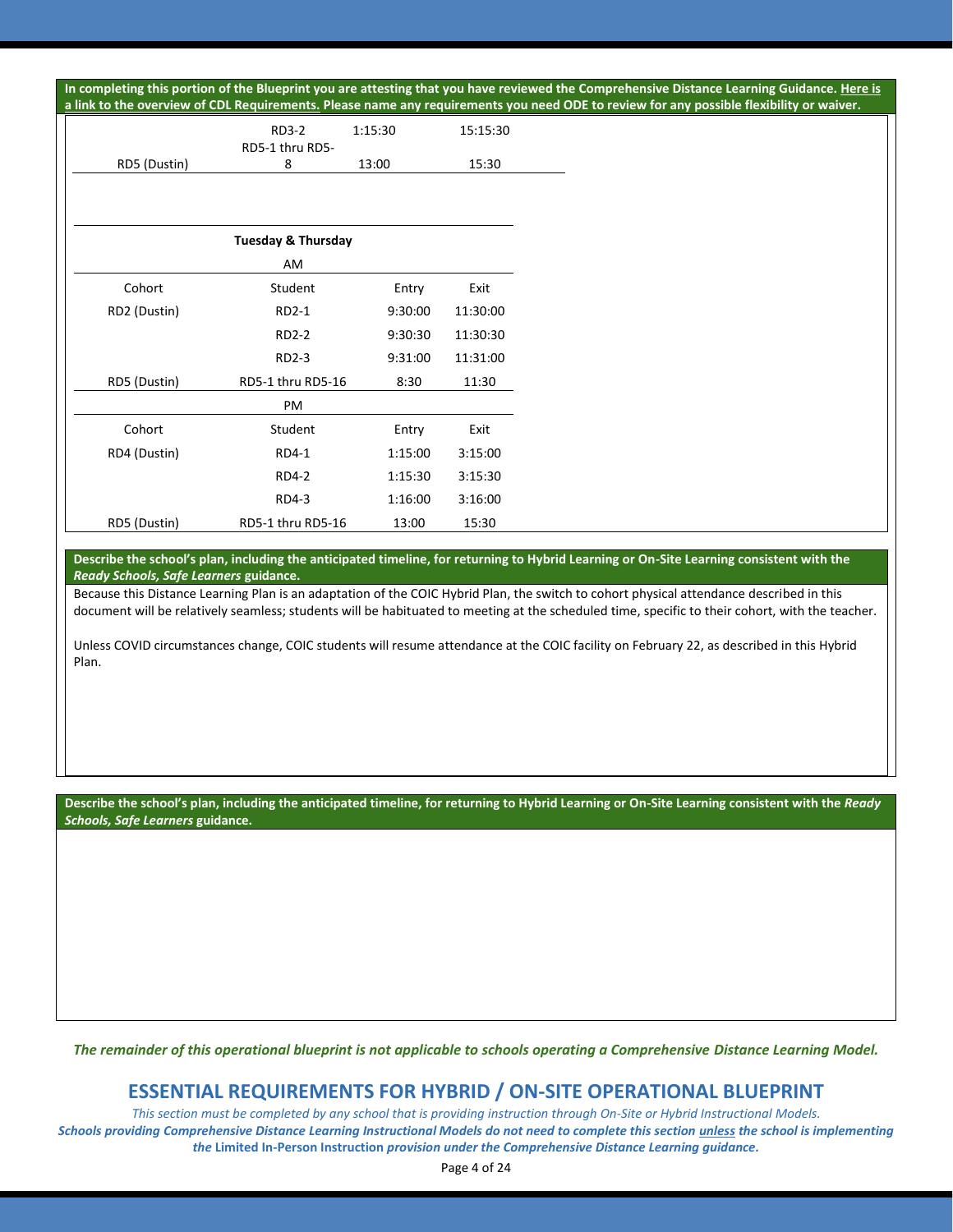

# **1. Public Health Protocols**

|             |                                                                                                                                                                                                                                                                                                                                                                                                                                                                                                                                                                                                                     | 1a. COMMUNICABLE DISEASE MANAGEMENT PLAN FOR COVID-19       |
|-------------|---------------------------------------------------------------------------------------------------------------------------------------------------------------------------------------------------------------------------------------------------------------------------------------------------------------------------------------------------------------------------------------------------------------------------------------------------------------------------------------------------------------------------------------------------------------------------------------------------------------------|-------------------------------------------------------------|
|             | <b>OHA/ODE Requirements</b>                                                                                                                                                                                                                                                                                                                                                                                                                                                                                                                                                                                         | <b>Hybrid/Onsite Plan</b>                                   |
| ⊠           | Conduct a risk assessment as required by OSHA administrative rule<br>$OAR$ 437-001-0744(3)(g).<br>OSHA has developed a risk assessment template.<br>$\bullet$                                                                                                                                                                                                                                                                                                                                                                                                                                                       | $\bullet$<br>COIC Communicable Disease Management Plan      |
| ⊠           | Implement measures to limit the spread of COVID-19 within the<br>school setting, including when the school setting is outside a                                                                                                                                                                                                                                                                                                                                                                                                                                                                                     |                                                             |
| $\boxtimes$ | building.<br>Update written Communicable Disease Management Plan to<br>specifically address the prevention of the spread of COVID-19.<br>Examples are located in the Oregon School Nurses Association<br>(OSNA) COVID-19 Toolkit.<br>Review OSHA requirements for infection control plan to<br>٠<br>ensure that all required elements are covered by your<br>communicable disease management plan, including making<br>the plan available to employees at their workplace.<br>Requirements are listed in OSHA administrative rule OAR<br>437-001-0744(3)(h).<br>OSHA has developed a sample infection control plan. |                                                             |
| ⊠           | Designate a single point-person at each school to establish,<br>implement, support and enforce all RSSL health and safety<br>protocols, including face coverings and physical distancing<br>requirements, consistent with the Ready Schools, Safe Learners<br>guidance and other guidance from OHA. This role should be known<br>to all staff in the building with consistent ways for licensed and<br>classified staff to access and voice concerns or needs.                                                                                                                                                      |                                                             |
| ⊠           | Create a simple process that allows for named and anonymous<br>sharing of concerns that can be reviewed on a daily and weekly<br>basis by the designated RSSL building point-person. Example:<br>Anonymous survey form or suggestion box where at least weekly<br>submissions and resolutions are shared in some format.                                                                                                                                                                                                                                                                                            | Envelope for this purpose is attached to the bathroom wall. |
| $\boxtimes$ | Include names of the LPHA staff, school nurses, and other medical<br>experts who provided support and resources to the district/school<br>policies and plans. Review relevant local, state, and national<br>evidence to inform plan.                                                                                                                                                                                                                                                                                                                                                                                |                                                             |
| ⊠           | Process and procedures established to train all staff in sections 1 -<br>3 of the Ready Schools, Safe Learners guidance. Consider<br>conducting the training virtually, or, if in-person, ensure physical<br>distancing is maintained to the maximum extent possible.                                                                                                                                                                                                                                                                                                                                               |                                                             |
| ⊠           | Protocol to notify the local public health authority (LPHA Directory<br>by County) of any confirmed COVID-19 cases among students or<br>staff.                                                                                                                                                                                                                                                                                                                                                                                                                                                                      |                                                             |
| $\boxtimes$ | Plans for systematic disinfection of classrooms, common areas,<br>offices, table surfaces, bathrooms and activity areas.                                                                                                                                                                                                                                                                                                                                                                                                                                                                                            |                                                             |
| ⊠           | Process to report to the LPHA any cluster of any illness among staff<br>or students.                                                                                                                                                                                                                                                                                                                                                                                                                                                                                                                                |                                                             |
| ⊠           | Protocol to cooperate with the LPHA recommendations.                                                                                                                                                                                                                                                                                                                                                                                                                                                                                                                                                                |                                                             |
| ⊠           | Provide all logs and information to the LPHA in a timely manner.                                                                                                                                                                                                                                                                                                                                                                                                                                                                                                                                                    |                                                             |
| $\boxtimes$ | Protocol for screening students and staff for symptoms (see                                                                                                                                                                                                                                                                                                                                                                                                                                                                                                                                                         |                                                             |
|             | section 1f of the Ready Schools, Safe Learners guidance).                                                                                                                                                                                                                                                                                                                                                                                                                                                                                                                                                           |                                                             |
| ⊠           | Protocol to isolate any ill or exposed persons from physical contact<br>with others.                                                                                                                                                                                                                                                                                                                                                                                                                                                                                                                                |                                                             |
|             |                                                                                                                                                                                                                                                                                                                                                                                                                                                                                                                                                                                                                     |                                                             |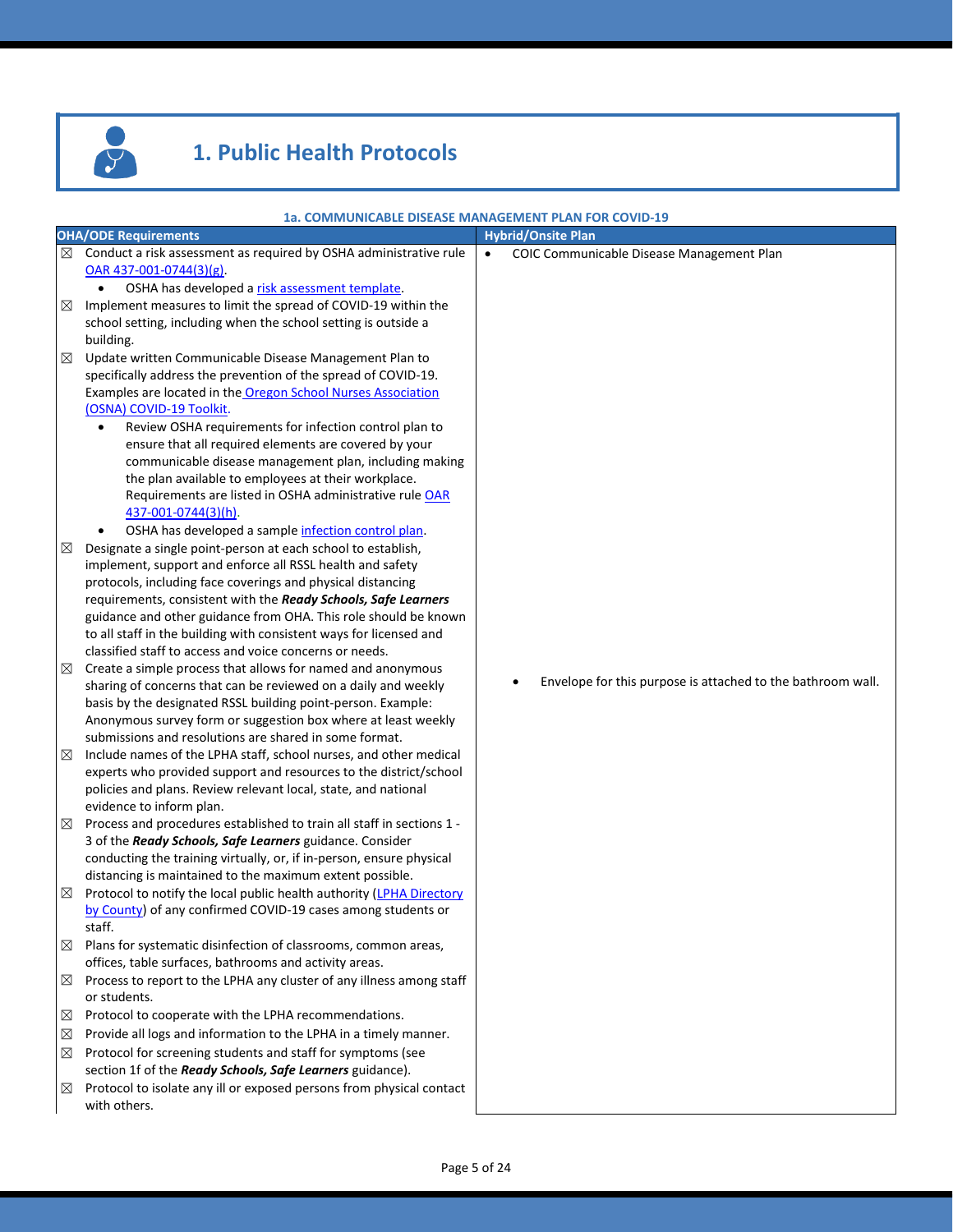|   | <b>OHA/ODE Requirements</b>                                                                                    | <b>Hybrid/Onsite Plan</b> |
|---|----------------------------------------------------------------------------------------------------------------|---------------------------|
| ⊠ | Protocol for communicating potential COVID-19 cases to the                                                     |                           |
|   | school community and other stakeholders (see section 1e of the                                                 |                           |
|   |                                                                                                                |                           |
|   | Ready Schools, Safe Learners guidance).                                                                        |                           |
| ⊠ | Create a system for maintaining daily logs for each student/cohort                                             |                           |
|   | for the purposes of contact tracing. This system needs to be made                                              |                           |
|   | in consultation with a school/district nurse or an LPHA official.                                              |                           |
|   | Sample logs are available as a part of the <b>Oregon School Nurses</b><br><b>Association COVID-19 Toolkit.</b> |                           |
|   | If a student(s) is part of a stable cohort (a group of students<br>$\bullet$                                   |                           |
|   | that are consistently in contact with each other or in                                                         |                           |
|   | multiple cohort groups) that conform to the requirements                                                       |                           |
|   | of cohorting (see section 1d of the Ready Schools, Safe                                                        |                           |
|   | Learners guidance), the daily log may be maintained for the                                                    |                           |
|   | cohort.                                                                                                        |                           |
|   | If a student(s) is not part of a stable cohort, then an                                                        |                           |
|   | individual student log must be maintained.                                                                     |                           |
| ⊠ | Required components of individual daily student/cohort logs                                                    |                           |
|   | include:                                                                                                       |                           |
|   | Child's name<br>$\bullet$                                                                                      |                           |
|   | Drop off/pick up time                                                                                          |                           |
|   | Parent/guardian name and emergency contact information                                                         |                           |
|   | All staff (including itinerant staff, district staff, substitutes,<br>$\bullet$                                |                           |
|   | and guest teachers) names and phone numbers who                                                                |                           |
|   | interact with a stable cohort or individual student                                                            |                           |
| ⊠ | Protocol to record/keep daily logs to be used for contact tracing                                              |                           |
|   | for a minimum of four weeks to assist the LPHA as needed.                                                      |                           |
|   | See supplemental guidance on LPHA/school partnering on<br>$\bullet$                                            |                           |
|   | contact tracing.                                                                                               |                           |
|   | Refer to OHA Policy on Sharing COVID-19 Information<br>$\bullet$                                               |                           |
| ⊠ | Process to ensure that all itinerant and all district staff                                                    |                           |
|   | (maintenance, administrative, delivery, nutrition, and any other                                               |                           |
|   | staff) who move between buildings keep a log or calendar with a                                                |                           |
|   | running four-week history of their time in each school building and                                            |                           |
|   | who they were in contact with at each site.                                                                    |                           |
| ⊠ | Process to ensure that the school reports to and consults with the                                             |                           |
|   | LPHA regarding cleaning and possible classroom or program                                                      |                           |
|   | closure if anyone who has entered school is diagnosed with COVID-                                              |                           |
|   | 19.                                                                                                            |                           |
| ⊠ | Designate a staff member and process to ensure that the school                                                 |                           |
|   | provides updated information regarding current instructional                                                   |                           |
|   | models and student counts and reports these data in ODE's COVID-                                               |                           |
|   | 19 Weekly School Status system.                                                                                |                           |
| ⊠ | Protocol to respond to potential outbreaks (see section 3 of the                                               |                           |
|   | Ready Schools, Safe Learners guidance).                                                                        |                           |

### **1b. HIGH-RISK POPULATIONS**

| <b>OHA/ODE Requirements</b>                                                                                                                                                                                                                                                                                                                                       | <b>Hybrid/Onsite Plan</b>                                                                                                                                         |
|-------------------------------------------------------------------------------------------------------------------------------------------------------------------------------------------------------------------------------------------------------------------------------------------------------------------------------------------------------------------|-------------------------------------------------------------------------------------------------------------------------------------------------------------------|
| Serve students in high-risk population(s) whether learning is<br>happening through On-Site (including outside), Hybrid (partially<br>On-Site and partially Comprehensive Distance Learning models), or<br>Comprehensive Distance Learning models.                                                                                                                 | COIC Redmond does not serve high risk populations. The COIC<br>Redmond teacher does not self-identify as vulnerable or living with a<br>vulnerable family member. |
| <b>Medically Fragile, Complex and Nursing-Dependent Student</b>                                                                                                                                                                                                                                                                                                   |                                                                                                                                                                   |
| <b>Requirements</b>                                                                                                                                                                                                                                                                                                                                               |                                                                                                                                                                   |
| All districts must account for students who have health conditions<br>that require additional nursing services. Oregon law (ORS 336.201)<br>defines three levels of severity related to required nursing<br>services:<br>Medically Complex: Are students who may have an<br>unstable health condition and who may require daily<br>professional nursing services. |                                                                                                                                                                   |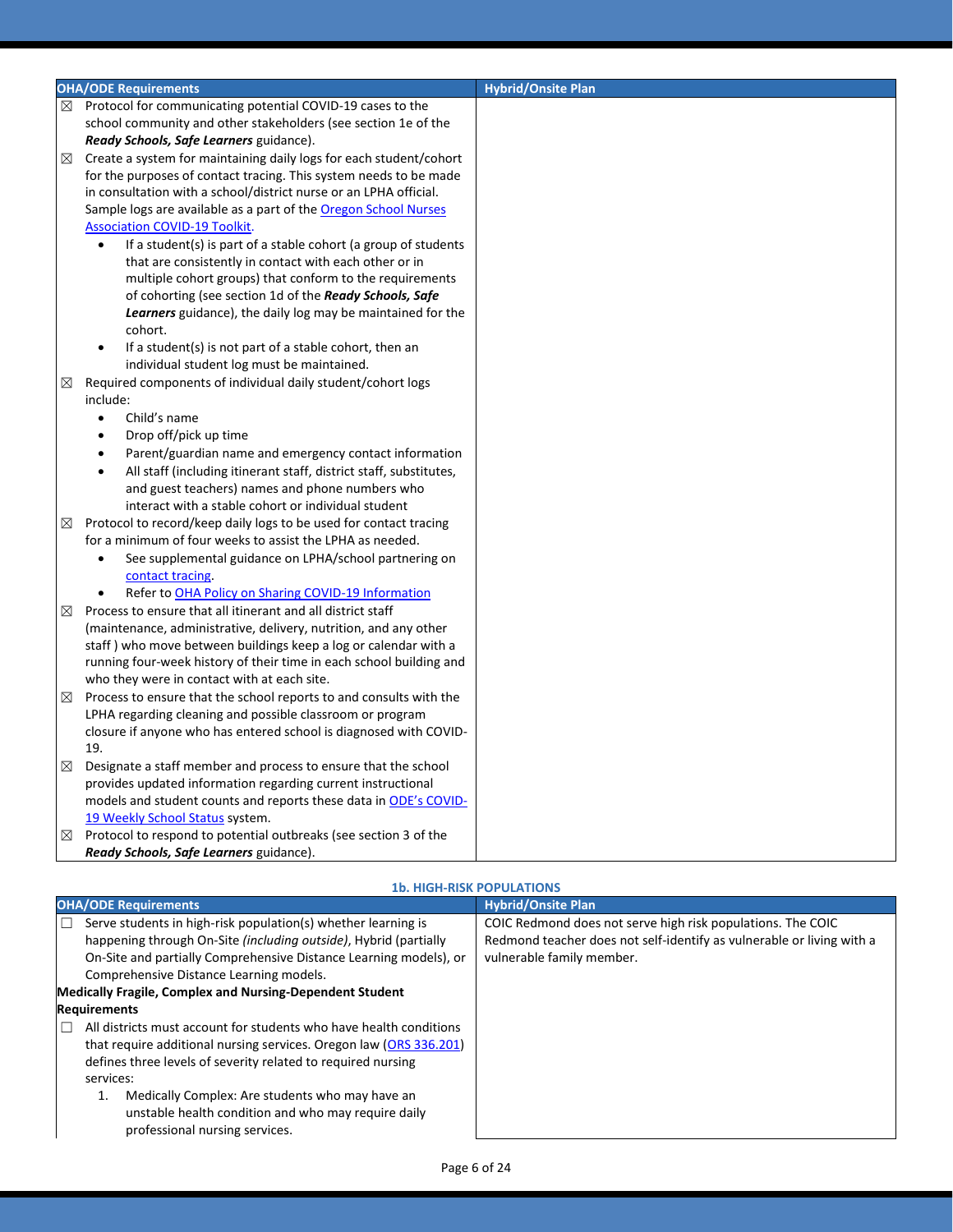|        | <b>OHA/ODE Requirements</b> |            |                                                                                                    | <b>Hybrid/Onsite Plan</b> |
|--------|-----------------------------|------------|----------------------------------------------------------------------------------------------------|---------------------------|
|        | 2.                          |            | Medically Fragile: Are students who may have a life-                                               |                           |
|        |                             |            | threatening health condition and who may require                                                   |                           |
|        |                             |            | immediate professional nursing services.                                                           |                           |
|        | 3.                          |            | Nursing-Dependent: Are students who have an unstable or                                            |                           |
|        |                             |            | life-threatening health condition and who require daily,                                           |                           |
|        |                             |            | direct, and continuous professional nursing services.                                              |                           |
| □      |                             |            | Review Supplemental Guidance on Community and Health                                               |                           |
|        |                             |            | Responsibilities Regarding FAPE in Relation to IDEA During CDL and                                 |                           |
|        | Hybrid.                     |            |                                                                                                    |                           |
| $\Box$ |                             |            | Staff and school administrators, in partnership with school nurses,                                |                           |
|        |                             |            | or other school health providers, should work with                                                 |                           |
|        |                             |            |                                                                                                    |                           |
|        |                             |            | interdisciplinary teams to address individual student needs. The                                   |                           |
|        |                             |            | school registered nurse (RN) is responsible for nursing care                                       |                           |
|        |                             |            | provided to individual students as outlined in ODE guidance and                                    |                           |
|        | state law:                  |            |                                                                                                    |                           |
|        | $\bullet$                   |            | Communicate with parents and health care providers to                                              |                           |
|        |                             |            | determine return to school status and current needs of the                                         |                           |
|        |                             | student.   |                                                                                                    |                           |
|        | $\bullet$                   |            | Coordinate and update other health services the student                                            |                           |
|        |                             |            | may be receiving in addition to nursing services. This may                                         |                           |
|        |                             |            | include speech language pathology, occupational therapy,                                           |                           |
|        |                             |            | physical therapy, as well as behavioral and mental health                                          |                           |
|        |                             | services.  |                                                                                                    |                           |
|        | $\bullet$                   |            | Modify Health Management Plans, Care Plans, IEPs, or 504                                           |                           |
|        |                             |            | or other student-level medical plans, as indicated, to                                             |                           |
|        |                             |            | address current health care considerations.                                                        |                           |
|        | $\bullet$                   |            | The RN practicing in the school setting should be supported                                        |                           |
|        |                             |            | to remain up to date on current guidelines and access                                              |                           |
|        |                             |            | professional support such as evidence-based resources                                              |                           |
|        |                             |            | from the Oregon School Nurses Association.                                                         |                           |
|        | $\bullet$                   |            | Service provision should consider health and safety as well                                        |                           |
|        |                             |            | as legal standards.                                                                                |                           |
|        | $\bullet$                   |            | Appropriate medical-grade personal protective equipment                                            |                           |
|        |                             |            | (PPE) should be made available to nurses and other health                                          |                           |
|        |                             | providers. |                                                                                                    |                           |
|        | $\bullet$                   |            | Work with an interdisciplinary team to meet requirements                                           |                           |
|        |                             |            | of ADA and FAPE.                                                                                   |                           |
|        | $\bullet$                   |            | High-risk individuals may meet criteria for exclusion during                                       |                           |
|        |                             |            | a local health crisis.                                                                             |                           |
|        |                             |            | Refer to updated state and national guidance and resources                                         |                           |
|        |                             | such as:   |                                                                                                    |                           |
|        |                             | $\circ$    | U.S. Department of Education Supplemental Fact                                                     |                           |
|        |                             |            | Sheet: Addressing the Risk of COVID-19 in                                                          |                           |
|        |                             |            | Preschool, Elementary and Secondary Schools While                                                  |                           |
|        |                             |            | Serving Children with Disabilities from March 21,                                                  |                           |
|        |                             |            | 2020.                                                                                              |                           |
|        |                             |            | ODE guidance updates for Special Education.                                                        |                           |
|        |                             | $\circ$    | Example from March 11, 2020.                                                                       |                           |
|        |                             |            | OAR 581-015-2000 Special Education, requires                                                       |                           |
|        |                             | $\circ$    |                                                                                                    |                           |
|        |                             |            | districts to provide 'school health services and<br>school nurse services' as part of the 'related |                           |
|        |                             |            |                                                                                                    |                           |
|        |                             |            | services' in order 'to assist a child with a disability to                                         |                           |
|        |                             |            | benefit from special education.'                                                                   |                           |
|        |                             | $\circ$    | OAR 333-019-0010 Public Health: Investigation and                                                  |                           |
|        |                             |            | Control of Diseases: General Powers and                                                            |                           |
|        |                             |            | Responsibilities, outlines authority and                                                           |                           |
|        |                             |            | responsibilities for school exclusion.                                                             |                           |

**1c. PHYSICAL DISTANCING**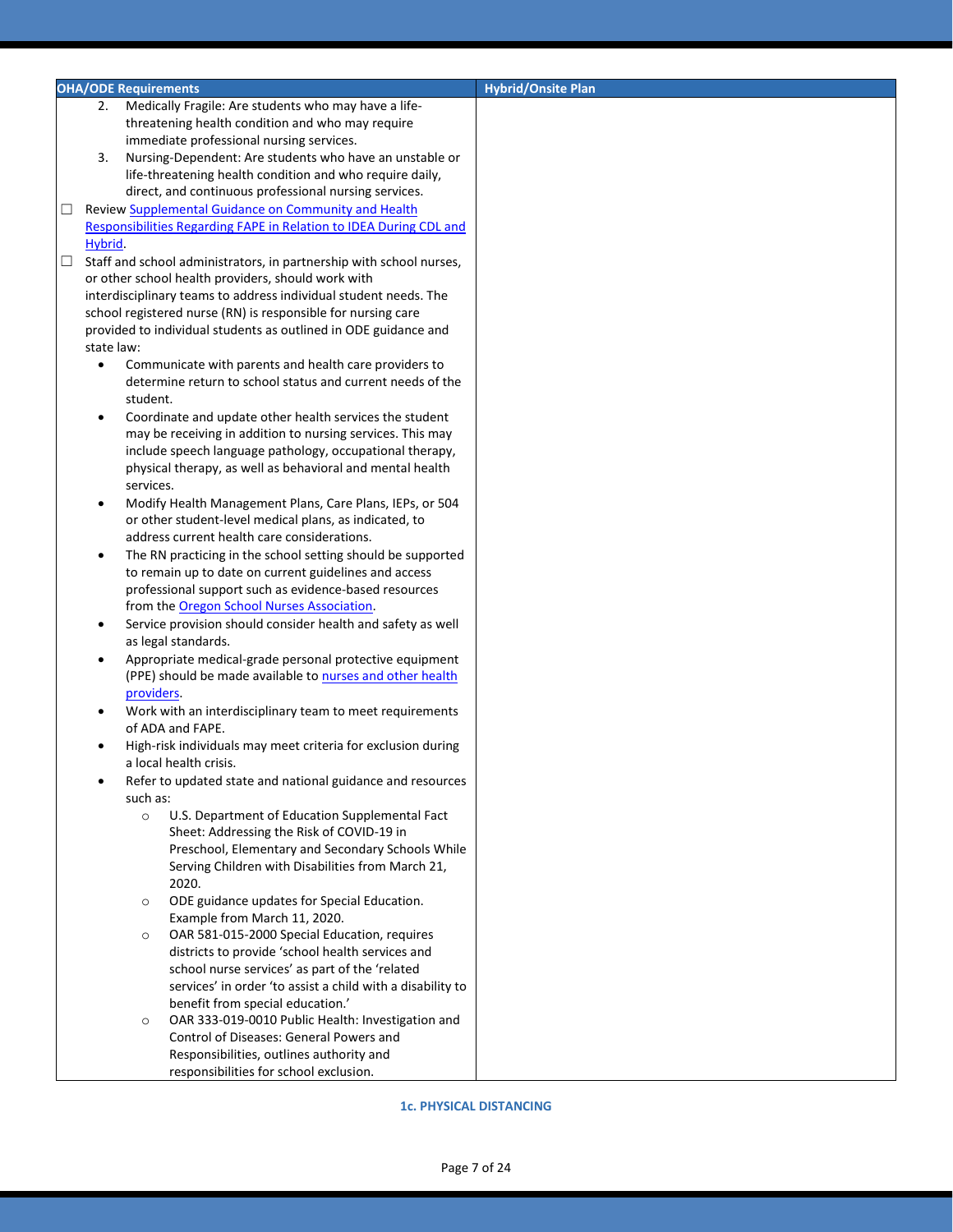|             | <b>OHA/ODE Requirements</b>                                                                                                                                                                                                                                                                                                                                                                             |           | <b>Hybrid/Onsite Plan</b>                                                                                                                                                                          |
|-------------|---------------------------------------------------------------------------------------------------------------------------------------------------------------------------------------------------------------------------------------------------------------------------------------------------------------------------------------------------------------------------------------------------------|-----------|----------------------------------------------------------------------------------------------------------------------------------------------------------------------------------------------------|
| ⊠           | Establish a minimum of 35 square feet per person when<br>determining room capacity. Calculate only with usable classroom<br>space, understanding that desks and room set-up will require use<br>of all space in the calculation. This also applies for professional<br>development and staff gatherings. If implementing Learning<br>Outside guidance, establish an outside learning space for learning | $\bullet$ | The classroom, in which all cohorts meet, has 800 <sup>+</sup> ft <sup>2</sup> . Because<br>there will never be more than 10 students in a cohort, there is<br>more than twice the required space. |
|             | that maintains minimum 35 square feet per person.<br>Within this design, educators should have their own<br>$\bullet$<br>minimum of 35 square feet and the design of the learning                                                                                                                                                                                                                       | $\bullet$ | No hallways. All activity takes place in one room                                                                                                                                                  |
|             | environment must allow for some ability for the educator<br>to move through the room efficiently and carefully without<br>breaking 6 feet of physical distance to the maximum extent<br>feasible.                                                                                                                                                                                                       | $\bullet$ | See CDMP.                                                                                                                                                                                          |
| ⊠           | Support physical distancing in all daily activities and instruction,<br>maintaining six feet between individuals to the maximum extent<br>possible.                                                                                                                                                                                                                                                     | $\bullet$ | COIC has a morning and afternoon schedule.                                                                                                                                                         |
| ⊠           | Minimize time standing in lines and take steps to ensure that six<br>feet of distance between students is maintained, including marking<br>spacing on floor, one-way traffic flow in constrained spaces, etc.                                                                                                                                                                                           |           |                                                                                                                                                                                                    |
| ⊠           | Schedule modifications to limit the number of students in the<br>building or outside learning space (e.g., rotating groups by days or<br>location, staggered schedules to avoid hallway crowding and<br>gathering).                                                                                                                                                                                     |           |                                                                                                                                                                                                    |
| $\boxtimes$ | Plan for students who will need additional support in learning how<br>to maintain physical distancing requirements. Provide instruction;<br>don't employ punitive discipline.                                                                                                                                                                                                                           | $\bullet$ | COIC staff-meeting protocols maintain social distancing. Meetings                                                                                                                                  |
| ⊠           | Staff must maintain physical distancing during all staff meetings<br>and conferences, or consider remote web-based meetings.                                                                                                                                                                                                                                                                            |           | of more than two staff members since September have been via<br>zoom.                                                                                                                              |

|                            | <b>1d. COHORTING</b>                                                                                                                                                                                                                                                                                                                                                                                                                                                                                 |                                                                                                    |  |  |  |  |
|----------------------------|------------------------------------------------------------------------------------------------------------------------------------------------------------------------------------------------------------------------------------------------------------------------------------------------------------------------------------------------------------------------------------------------------------------------------------------------------------------------------------------------------|----------------------------------------------------------------------------------------------------|--|--|--|--|
|                            | <b>OHA/ODE Requirements</b>                                                                                                                                                                                                                                                                                                                                                                                                                                                                          | <b>Hybrid/Onsite Plan</b>                                                                          |  |  |  |  |
| ⊠                          | Where feasible, establish stable cohorts: groups shall be no larger<br>than can be accommodated by the space available to provide 35<br>square feet per person, including staff.<br>The smaller the cohort, the less risk of spreading disease. As<br>cohort groups increase in size, the risk of spreading disease<br>increases.                                                                                                                                                                    | Space provides more than 80 ft <sup>2</sup> in classroom for each<br>cohort, sized 3 - 5 students. |  |  |  |  |
| $\boxtimes$<br>$\boxtimes$ | Students cannot be part of any single cohort, or part of multiple<br>cohorts that exceed a total of 100 people within the educational<br>week <sup>4</sup> , unless the school is offering Learning Outside, then they<br>must follow guidelines for cohorting in Learning Outside guidance.<br>Schools must plan to limit cohort sizes to allow for efficient<br>contact-tracing and minimal risk for exposure. Cohorts may change<br>week-to-week, but must be stable within the educational week. | Maximum cohort size will not exceed 10.                                                            |  |  |  |  |
|                            | Each school must have a system for daily logs to ensure contract<br>tracing among the cohort (see section 1a of the <b>Ready Schools</b> ,<br>Safe Learners guidance).                                                                                                                                                                                                                                                                                                                               | Contact tracing logs as part of school information system.                                         |  |  |  |  |
| ⊠                          | Minimize interaction between students in different stable cohorts<br>(e.g., access to restrooms, activities, common areas). Provide<br>access to All Gender/Gender Neutral restrooms.                                                                                                                                                                                                                                                                                                                | Bathroom monitored and gender neutral.                                                             |  |  |  |  |
| ⊠                          | Cleaning and sanitizing surfaces (e.g., desks, dry erase boards, door<br>handles, etc.) must be maintained between multiple student uses,<br>even in the same cohort.                                                                                                                                                                                                                                                                                                                                | Wiping protocols in place for staff and students.                                                  |  |  |  |  |

 $^4$  The cohort limit is focused on the students experience and their limit of 100 people includes every person they come into contact with, including staff. There is not a limitation for staff in cohort size while care should be given to design and attention to the additional requirements.

 $\overline{a}$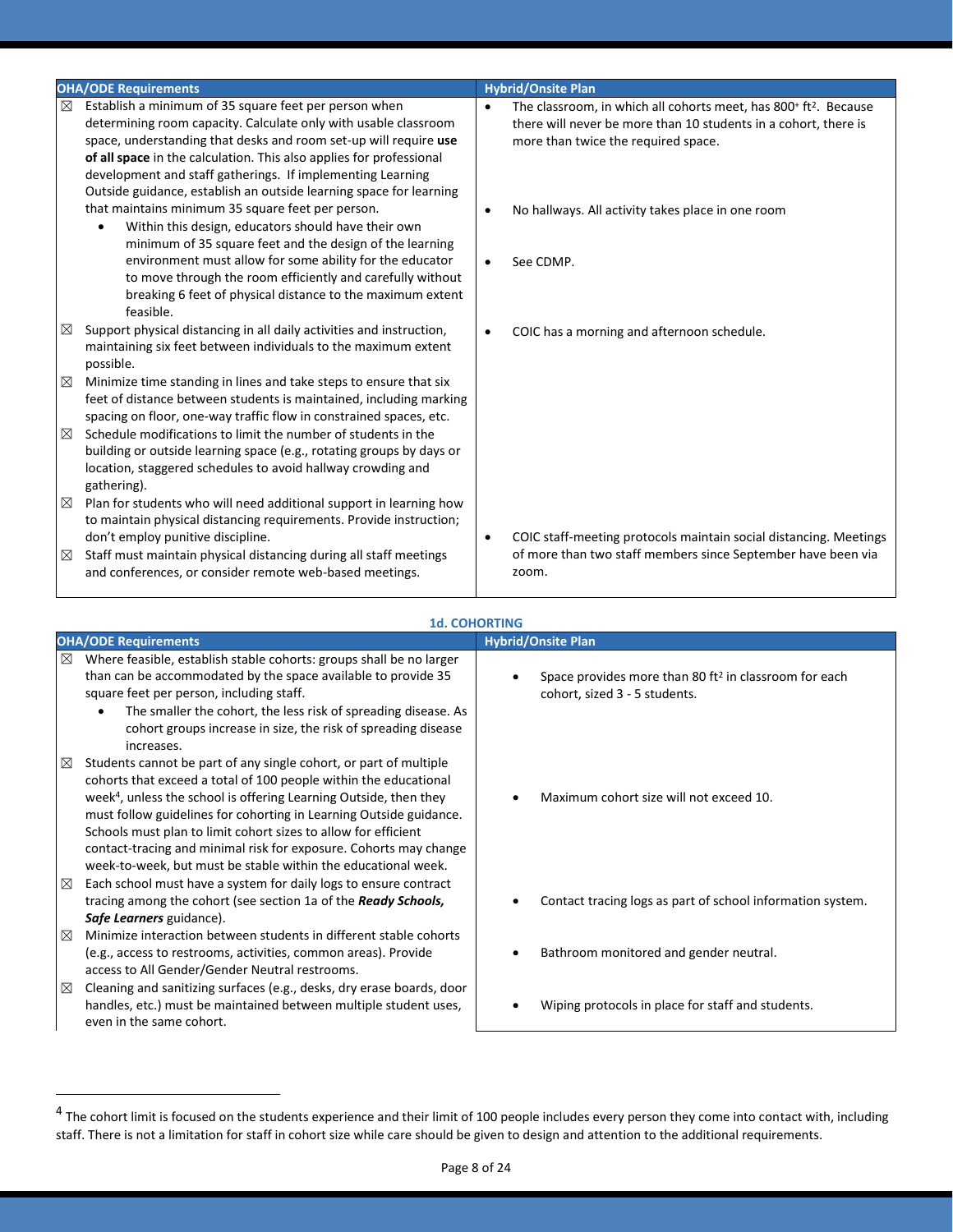| <b>OHA/ODE Requirements</b>                                                                                                                                                                                                                                                                                                                                                                                                                     | <b>Hybrid/Onsite Plan</b>                                                    |
|-------------------------------------------------------------------------------------------------------------------------------------------------------------------------------------------------------------------------------------------------------------------------------------------------------------------------------------------------------------------------------------------------------------------------------------------------|------------------------------------------------------------------------------|
| ⊠<br>Design cohorts such that all students (including those protected<br>under ADA and IDEA) maintain access to general education, grade-<br>level academic content standards <sup>5</sup> , and peers.                                                                                                                                                                                                                                         | COIC has always maintained access for all students.                          |
| Minimize the number of staff that interact with each cohort to the<br>⊠<br>extent possible, staff who interact with multiple stable cohorts<br>must wash/sanitize their hands between interactions with<br>different stable cohorts.                                                                                                                                                                                                            | Staff protocols in place per Communicable Disease<br>Management Plan (CDMP). |
| Elementary staff who interact with multiple cohorts (music, PE,<br>library, paraprofessionals who provide supervision at recesses,<br>etc.) should have schedules altered to reduce the number of<br>cohorts/students they interact within a week. Consider having<br>these staff engage via technology, altering duties so that they are<br>not in close contact with students in multiple cohorts, or adjust<br>schedules to reduce contacts. | COIC does not serve elementary.                                              |
|                                                                                                                                                                                                                                                                                                                                                                                                                                                 | <b>1e. PUBLIC HEALTH COMMUNICATION AND TRAINING</b>                          |
| <b>OHA/ODE Requirements</b>                                                                                                                                                                                                                                                                                                                                                                                                                     | <b>Hybrid/Onsite Plan</b>                                                    |
| $\triangleright$<br>Communicate to staff at the start of On-Site instruction and at                                                                                                                                                                                                                                                                                                                                                             |                                                                              |

|   | UNAY UDE NEQUIFEMENTS                                                      | <b>Hybrid/Office Fight</b>                         |
|---|----------------------------------------------------------------------------|----------------------------------------------------|
| ⊠ | Communicate to staff at the start of On-Site instruction and at            |                                                    |
|   | periodic intervals explaining infection control measures that are          | Per CDMP                                           |
|   | being implemented to prevent spread of disease.                            |                                                    |
| ⊠ | Offer initial training to all staff prior to being in-person in any        |                                                    |
|   | instructional model. Training could be accomplished through all            |                                                    |
|   | staff webinar, narrated slide decks, online video, using professional      | Training per Weekly staff-meetings since September |
|   | learning communities, or mailing handouts with discussion.                 |                                                    |
|   | Training cannot be delivered solely through the sharing or                 |                                                    |
|   | forwarding information electronically or in paper copy form as this        |                                                    |
|   | is an insufficient method for ensuring fidelity to public health           |                                                    |
|   | protocols (see section 8b of the Ready Schools, Safe Learners              |                                                    |
|   | guidance for specific training requirements). Note: Instructional          |                                                    |
|   | time requirements allow for time to be devoted for professional            |                                                    |
|   | learning that includes RSSL training.                                      |                                                    |
| ⊠ | Post "COVID -19 Hazard Poster" and "Masks Required" signs as               |                                                    |
|   | required by OSHA administrative rule OAR 437-001-0744(3)(d) and            | Posters posted                                     |
|   | (e)                                                                        |                                                    |
| ⊠ | Develop protocols for communicating with students, families and            |                                                    |
|   | staff who have come into close contact with a person who has               |                                                    |
|   | COVID-19.                                                                  |                                                    |
|   | The definition of exposure is being within 6 feet of a person<br>$\bullet$ |                                                    |
|   | who has COVID-19 for at least 15 cumulative minutes in a                   | Per CDMP                                           |
|   | day.                                                                       |                                                    |
|   | OSHA has developed a model notification policy.                            |                                                    |
| ⊠ | Develop protocols for communicating immediately with staff,                |                                                    |
|   | families, and the school community when a new case(s) of COVID-            |                                                    |
|   | 19 is diagnosed in students or staff members, including a                  | <b>CDMP</b>                                        |
|   | description of how the school or district is responding.                   |                                                    |
| ⊠ | Periodic interval training also keeps the vigilance to protocols ever      |                                                    |
|   | present when fatigue and changing circumstances might result in            | Training per Weekly-staff meetings since September |
|   | reduced adherence to guidance.                                             |                                                    |
| ⊠ | Provide all information in languages and formats accessible to the         |                                                    |
|   | school community.                                                          | Spanish language information posted                |
|   |                                                                            |                                                    |

## **1f. ENTRY AND SCREENING**

| <b>OHA/ODE Requirements</b> |                                                              | <b>Hybrid/Onsite Plan</b> |
|-----------------------------|--------------------------------------------------------------|---------------------------|
| $\boxtimes$                 | Direct students and staff to stay home if they have COVID-19 |                           |
|                             | symptoms. COVID-19 symptoms are as follows:                  |                           |

 $\overline{a}$ 

<sup>&</sup>lt;sup>5</sup> Academic content standards refer to all of Oregon state academic standards and the Oregon CTE skill sets.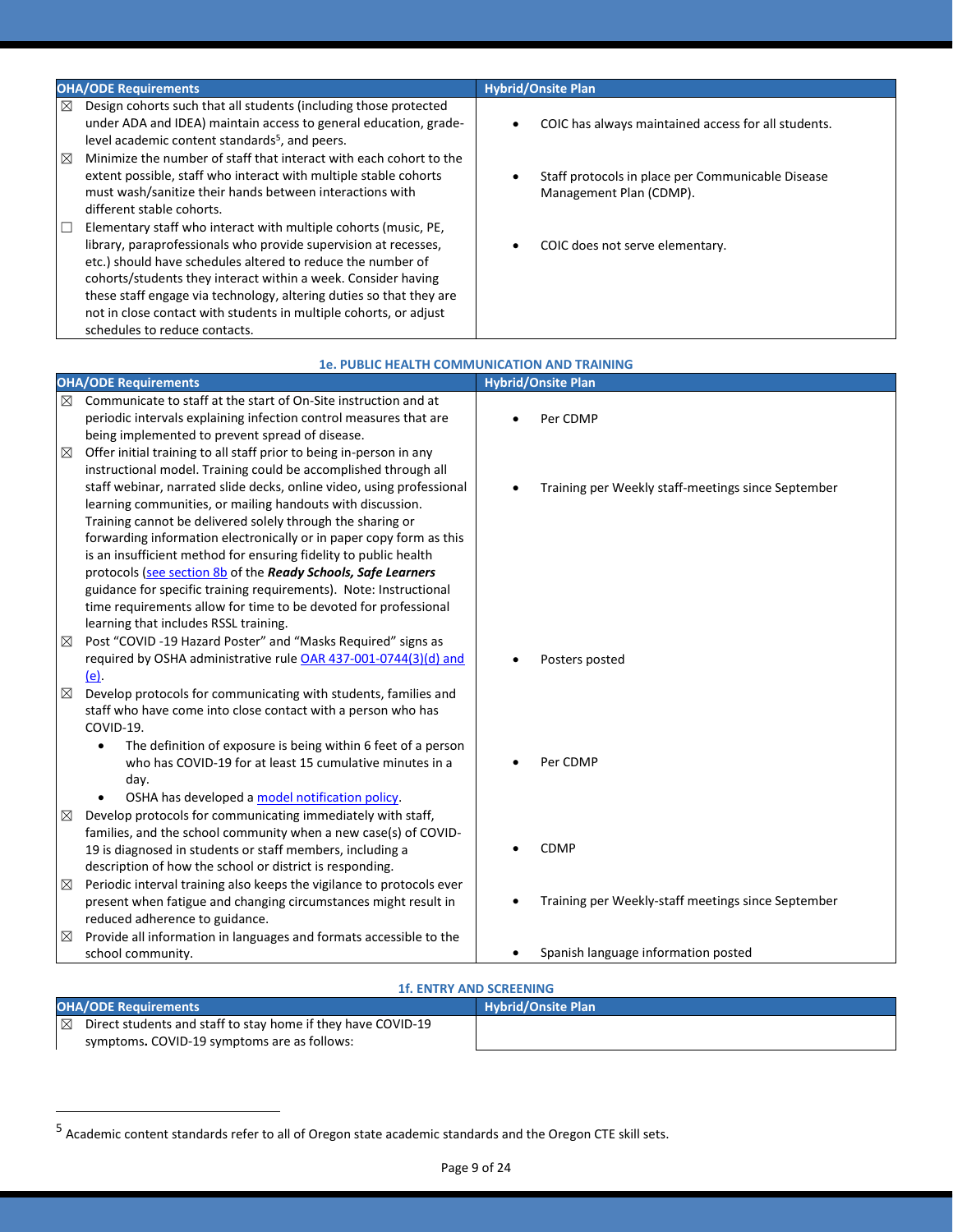|   | <b>OHA/ODE Requirements</b>                                                                                                                                                                                                                                                                                                                                                                                                                                                                                                                                                                                                                                                                                                                                                                                                                                                                                                                                                                                                                                                                                                                                                                                                                                                                                                                                                | <b>Hybrid/Onsite Plan</b>                   |
|---|----------------------------------------------------------------------------------------------------------------------------------------------------------------------------------------------------------------------------------------------------------------------------------------------------------------------------------------------------------------------------------------------------------------------------------------------------------------------------------------------------------------------------------------------------------------------------------------------------------------------------------------------------------------------------------------------------------------------------------------------------------------------------------------------------------------------------------------------------------------------------------------------------------------------------------------------------------------------------------------------------------------------------------------------------------------------------------------------------------------------------------------------------------------------------------------------------------------------------------------------------------------------------------------------------------------------------------------------------------------------------|---------------------------------------------|
|   | Primary symptoms of concern: cough, fever (temperature<br>$\bullet$<br>of 100.4°F or higher) or chills, shortness of breath, difficulty<br>breathing, or new loss of taste or smell.<br>Note that muscle pain, headache, sore throat, diarrhea,<br>٠<br>nausea, vomiting, new nasal congestion, and runny nose<br>are also symptoms often associated with COVID-19. More<br>information about COVID-19 symptoms is available from                                                                                                                                                                                                                                                                                                                                                                                                                                                                                                                                                                                                                                                                                                                                                                                                                                                                                                                                          | <b>CDMP</b>                                 |
| ⊠ | CDC.<br>In addition to COVID-19 symptoms, students must be<br>٠<br>excluded from school for signs of other infectious diseases,<br>per existing school policy and protocols. See pages 9-11 of<br>OHA/ODE Communicable Disease Guidance for Schools.<br>Emergency signs that require immediate medical attention:<br>٠<br>Trouble breathing<br>$\circ$<br>Persistent pain or pressure in the chest<br>$\circ$<br>New confusion or inability to awaken<br>$\circ$<br>Bluish lips or face (lighter skin); greyish lips or face<br>$\circ$<br>(darker skin)<br>Other severe symptoms<br>$\circ$<br>Diligently screen all students and staff for symptoms on entry to<br>bus/school/outside learning space every day. This can be done<br>visually as well as asking students and staff about any new<br>symptoms or close contact with someone with COVID-19. For<br>students, confirmation from a parent/caregiver or guardian can<br>also be appropriate. Staff members can self-screen and attest to<br>their own health, but regular reminders of the importance of daily<br>screening must be provided to staff.<br>Anyone displaying or reporting the primary symptoms of<br>$\bullet$<br>concern must be isolated (see section 1i of the Ready<br>Schools, Safe Learners guidance) and sent home as soon as<br>possible. See table "Planning for COVID-19 Scenarios in | COIC students do not ride Redmond SD buses. |
| ⊠ | Schools."<br>Additional guidance for nurses and health staff.<br>$\bullet$<br>Follow LPHA advice on restricting from school any student or staff<br>known to have been exposed (e.g., by a household member) to<br>COVID-19. See "Planning for COVID-19 Scenarios in Schools" and<br>the COVID-19 Exclusion Summary Guide.                                                                                                                                                                                                                                                                                                                                                                                                                                                                                                                                                                                                                                                                                                                                                                                                                                                                                                                                                                                                                                                 | <b>CDMP</b>                                 |
| ⊠ | Staff or students with a chronic or baseline cough that has<br>worsened or is not well-controlled with medication must be<br>excluded from school. Do not exclude staff or students who have<br>other symptoms that are chronic or baseline symptoms (e.g.,<br>asthma, allergies, etc.) from school. See the COVID-19 Exclusion<br><b>Summary Guide.</b>                                                                                                                                                                                                                                                                                                                                                                                                                                                                                                                                                                                                                                                                                                                                                                                                                                                                                                                                                                                                                   | <b>CDMP</b>                                 |
| ⊠ | Hand hygiene on entry to school every day: wash with soap and<br>water for 20 seconds or use an alcohol-based hand sanitizer with<br>60-95% alcohol.                                                                                                                                                                                                                                                                                                                                                                                                                                                                                                                                                                                                                                                                                                                                                                                                                                                                                                                                                                                                                                                                                                                                                                                                                       | <b>CDMP</b>                                 |
|   |                                                                                                                                                                                                                                                                                                                                                                                                                                                                                                                                                                                                                                                                                                                                                                                                                                                                                                                                                                                                                                                                                                                                                                                                                                                                                                                                                                            | 1g. VISITORS/VOLUNTEERS                     |

|             | <b>IS. VISITORS/VOLUNTELINS</b>                                                                                                                                                                                                                                                                              |   |                                                                                                                                                   |  |  |
|-------------|--------------------------------------------------------------------------------------------------------------------------------------------------------------------------------------------------------------------------------------------------------------------------------------------------------------|---|---------------------------------------------------------------------------------------------------------------------------------------------------|--|--|
|             | <b>OHA/ODE Requirements</b>                                                                                                                                                                                                                                                                                  |   | <b>Hybrid/Onsite Plan</b>                                                                                                                         |  |  |
| ⊠           | Restrict non-essential visitors/volunteers.<br>Examples of essential visitors include: DHS Child Protective<br>Services, Law Enforcement, etc.<br>Examples of non-essential visitors/volunteers include:<br>Parent Teacher Association (PTA), classroom volunteers,<br>etc.                                  | ٠ | Volunteers are not authorized school access for the 2020-2021<br>school year.                                                                     |  |  |
| $\boxtimes$ | Diligently screen all visitors/volunteers for symptoms and ask<br>questions about symptoms and any close contact with someone<br>diagnosed with COVID-19 upon every entry. Restrict from school<br>property any visitor known to have been exposed to COVID-19.<br>See the COVID-19 Exclusion Summary Guide. |   | Essential visitors will be cleared by the lead teacher and will be<br>screened using temperature check and COVID-19 questionnaire.<br><b>CDMP</b> |  |  |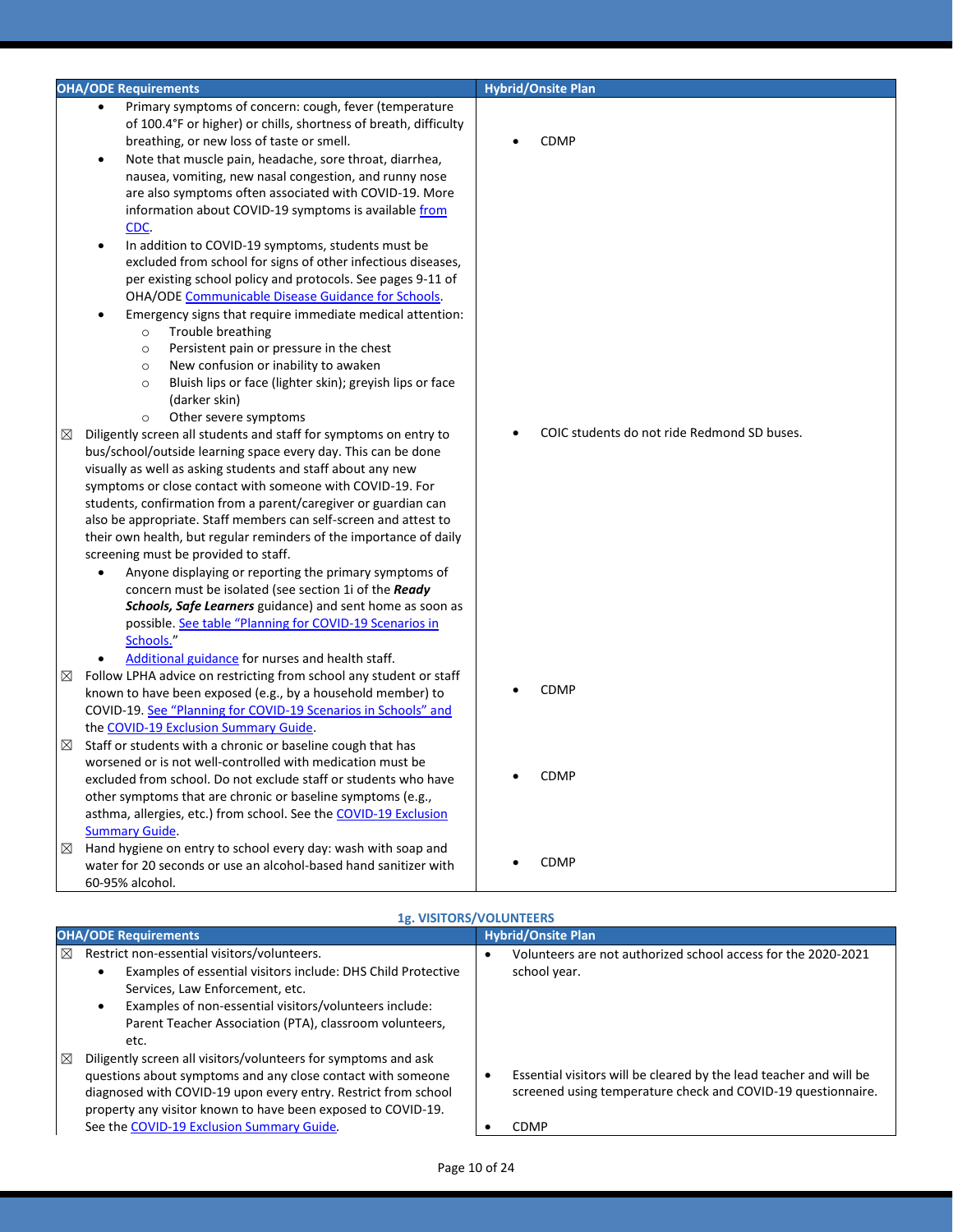|             | <b>OHA/ODE Requirements</b>                                                                                                                                                                                                                                                                                                                  | <b>Hybrid/Onsite Plan</b>                             |
|-------------|----------------------------------------------------------------------------------------------------------------------------------------------------------------------------------------------------------------------------------------------------------------------------------------------------------------------------------------------|-------------------------------------------------------|
| ⊠<br>⊠      | Visitors/volunteers must wash or sanitize their hands upon entry<br>and exit.<br>Visitors/volunteers must maintain six-foot distancing, wear face<br>coverings, and adhere to all other provisions of the Ready Schools,<br>Safe Learners guidance.                                                                                          | Essential visitors are monitored by the lead teacher. |
|             | <b>1h. FACE COVERINGS, FACE SHIELDS, AND CLEAR PLASTIC BARRIERS</b><br><b>OHA/ODE Requirements</b>                                                                                                                                                                                                                                           | <b>Hybrid/Onsite Plan</b>                             |
| ⊠           | Employers are required to provide masks, face coverings, or face<br>shields for all staff, contractors, other service providers, visitors<br>and volunteers.                                                                                                                                                                                 | CDMP                                                  |
| $\boxtimes$ | Face coverings or face shields for all staff, contractors, other<br>service providers, visitors or volunteers following CDC guidelines<br>for Face Coverings. Individuals may remove their face coverings<br>while working alone in private offices or when separated by more<br>than 6 feet in outside learning spaces. Face shields are an | CDMP                                                  |

tongue motions in order to communicate.  $\Box$  Face coverings should be worn both indoors and outdoors, including during outdoor recess.

 $\boxtimes$  Face coverings or face shields for all students in grades

possible.

- $\boxtimes$  Group mask breaks" or "full classroom mask breaks" are not allowed. If a student removes a face covering, or demonstrates a need to remove the face covering for a short-period of time:
	- Provide space away from peers while the face covering is removed. In the classroom setting, an example could be a designated chair where a student can sit and take a 15 minute "sensory break;"

acceptable alternative only when a person has a medical condition that prevents them from wearing a mask or face covering, when people need to see mouth and tongue motions in order to communicate, or when an individual is speaking to an audience for a short period of time and clear communication is otherwise not

Kindergarten and up following CDC guidelines for Face Coverings. Face shields are an acceptable alternative when a student has a medical condition that prevents them from wearing a mask or face covering, or when people need to see the student's mouth and

- o Students must not be left alone or unsupervised;
- o Designated area or chair must be appropriately distanced from other students and of a material that is easily wiped down for disinfection after each use;
- Provide additional instructional supports to effectively wear a face covering;
- Provide students adequate support to re-engage in safely wearing a face covering;
- Students cannot be discriminated against or disciplined for an inability to safely wear a face covering during the school day.
- $\Box$  Face masks for school RNs or other medical personnel when providing direct contact care and monitoring of staff/students displaying symptoms. School nurses shall also wear appropriate Personal Protective Equipment (PPE) for their role.
- [Additional guidance](https://www.oregon.gov/ode/students-and-family/healthsafety/Documents/Additional%20Considerations%20for%20Staff%20Working%20with%20Students%20with%20Complex%20Needs.pdf) for nurses and health staff. **Accommodations under ADA or IDEA and providing FAPE while**

### **attending to Face Covering Guidance**

- $\boxtimes$  If any student requires an accommodation to meet the requirement for face coverings, districts and schools must limit the student's proximity to students and staff to the extent possible to minimize the possibility of exposure. Appropriate accommodations could include:
- 
- COIC does not have a school nurse.

• CDMP

COIC does not have recess.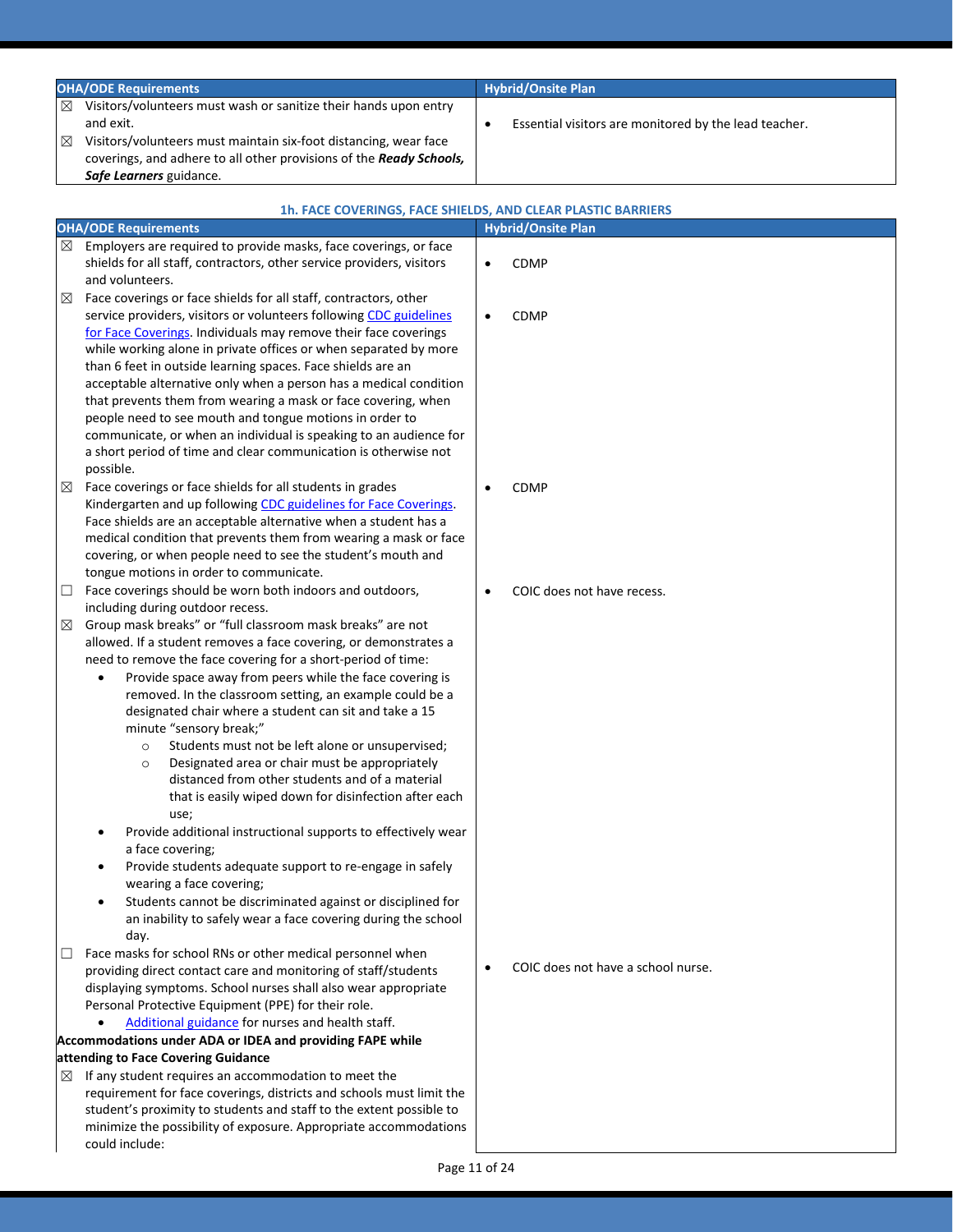### **OHA/ODE Requirements CONSIDERATION CONSIDERING THE CONSIDERATION CONSIDERING THE CONSIDERATION CONSIDERING THE CONSIDERATION CONSIDERATION CONSIDERATION CONSIDERATION CONSIDERATION CONSIDERATION CONSIDERATION CONSIDERAT**

- Offering different types of face coverings and face shields that may meet the needs of the student.
- Spaces away from peers while the face covering is removed; students must not be left alone or unsupervised.
- Short periods of the educational day that do not include wearing the face covering, while following the other health strategies to reduce the spread of disease.
- Additional instructional supports to effectively wear a face covering.
- $\boxtimes$  For students with existing medical conditions and a physician's orders to not wear face coverings, or other health related concerns, schools/districts **must not** deny any in-person instruction.
- $\boxtimes$  Schools and districts must comply with the established IEP/504 plan prior to the closure of in-person instruction in March of 2020, or the current plan in effect for the student if appropriately developed after March of 2020.
	- If a student eligible for, or receiving services under a 504/IEP, **cannot** wear a face covering due to the nature of the disability, the school or district must:
		- 1. Review the 504/IEP to ensure access to instruction in a manner comparable to what was originally established in the student's plan including on-site instruction with accommodations or adjustments.
		- 2. Not make placement determinations solely on the inability to wear a face covering.
		- 3. Include updates to accommodations and modifications to support students in plans.
	- For students protected under ADA/IDEA, who abstain from wearing a face covering, or students whose families determine the student will not wear a face covering, the school or district must:
		- 1. Review the 504/IEP to ensure access to instruction in a manner comparable to what was originally established in the student's plan.
		- 2. The team must determine that the disability is not prohibiting the student from meeting the requirement.
			- If the team determines that the disability is prohibiting the student from meeting the requirement, follow the requirements for students eligible for, or receiving services under, a 504/IEP who cannot wear a face covering due to the nature of the disability,
			- If a student's 504/IEP plan included supports/goals/instruction for behavior or social emotional learning, the school team must evaluate the student's plan prior to providing instruction through Comprehensive Distance Learning.
		- 3. Hold a 504/IEP meeting to determine equitable access to educational opportunities which may include limited in-person instruction, on-site instruction with accommodations, or Comprehensive Distance Learning.
- $\boxtimes$  For students not currently served under an IEP or 504, districts must consider whether or not student inability to consistently wear a face covering or face shield as required is due to a disability. Ongoing inability to meet this requirement may be evidence of the need for an evaluation to determine eligibility for support under IDEA or Section 504.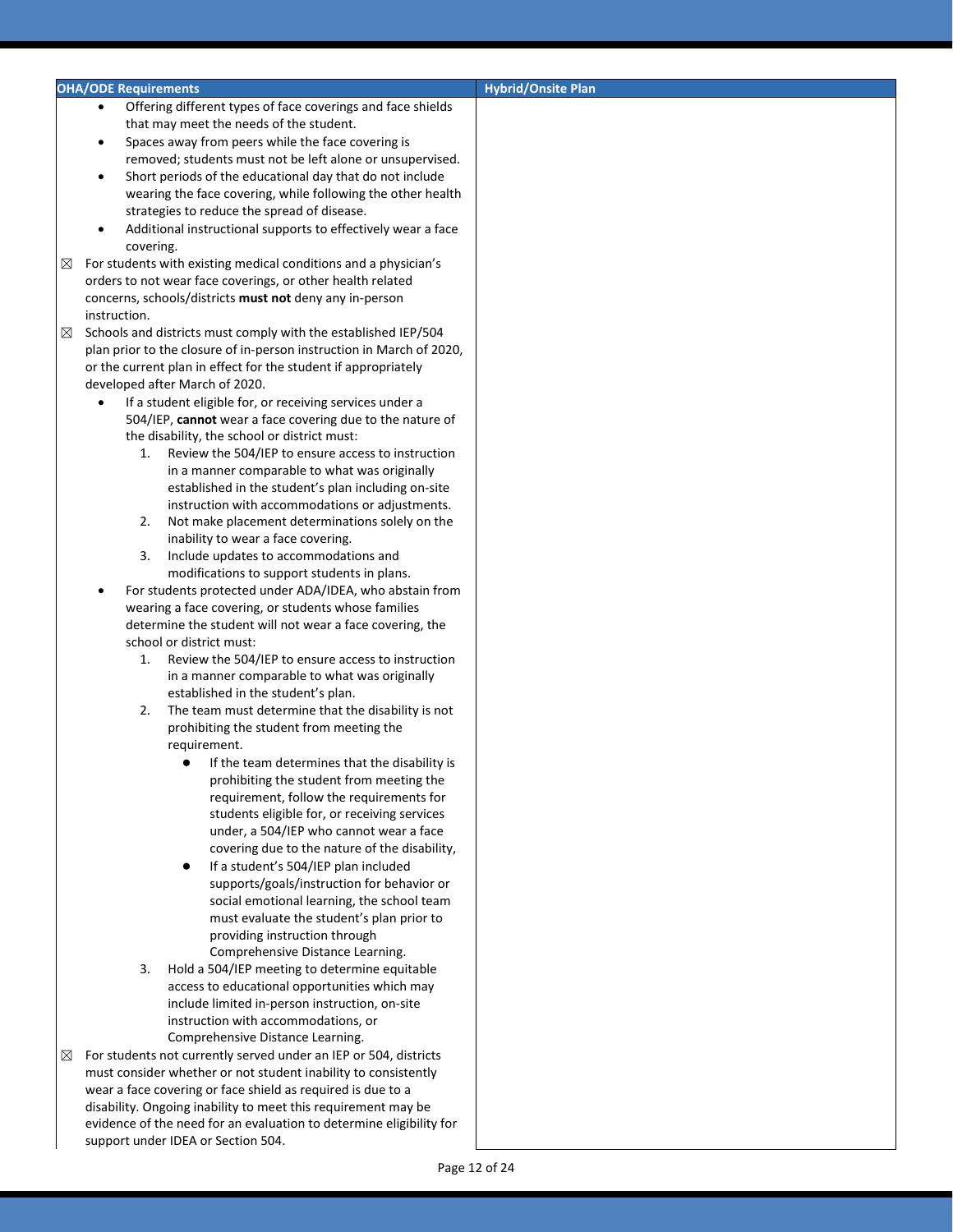| <b>OHA/ODE Requirements</b>                                                                                                                                                                                                                                                         | <b>Hybrid/Onsite Plan</b>                                                                                                     |  |
|-------------------------------------------------------------------------------------------------------------------------------------------------------------------------------------------------------------------------------------------------------------------------------------|-------------------------------------------------------------------------------------------------------------------------------|--|
| If a staff member requires an accommodation for the face covering<br>$\boxtimes$<br>or face shield requirements, districts and schools shall work to<br>limit the staff member's proximity to students and staff to the<br>extent possible to minimize the possibility of exposure. | COIC staff requiring an accommodation for face covering will<br>work from home and will not be in the building with students. |  |

|             | <b>1i. ISOLATION AND QUARANTINE</b>                                                                                                                                                                                                                                                                                                                                                                                                                                                                                                                                                                                                                                                                                                                                                                                                                                                                                                                                                                                                                                                                                                                                                                                                                                                                                                                                                                                                                                                                                                                                                                                                                                                                                                                                                                                                                                                                                                              |           |                                                                |
|-------------|--------------------------------------------------------------------------------------------------------------------------------------------------------------------------------------------------------------------------------------------------------------------------------------------------------------------------------------------------------------------------------------------------------------------------------------------------------------------------------------------------------------------------------------------------------------------------------------------------------------------------------------------------------------------------------------------------------------------------------------------------------------------------------------------------------------------------------------------------------------------------------------------------------------------------------------------------------------------------------------------------------------------------------------------------------------------------------------------------------------------------------------------------------------------------------------------------------------------------------------------------------------------------------------------------------------------------------------------------------------------------------------------------------------------------------------------------------------------------------------------------------------------------------------------------------------------------------------------------------------------------------------------------------------------------------------------------------------------------------------------------------------------------------------------------------------------------------------------------------------------------------------------------------------------------------------------------|-----------|----------------------------------------------------------------|
|             | <b>OHA/ODE Requirements</b>                                                                                                                                                                                                                                                                                                                                                                                                                                                                                                                                                                                                                                                                                                                                                                                                                                                                                                                                                                                                                                                                                                                                                                                                                                                                                                                                                                                                                                                                                                                                                                                                                                                                                                                                                                                                                                                                                                                      |           | <b>Hybrid/Onsite Plan</b>                                      |
| $\boxtimes$ | Protocols for exclusion and isolation for sick students and staff<br>whether identified at the time of bus pick-up, arrival to school, or<br>at any time during the school day.                                                                                                                                                                                                                                                                                                                                                                                                                                                                                                                                                                                                                                                                                                                                                                                                                                                                                                                                                                                                                                                                                                                                                                                                                                                                                                                                                                                                                                                                                                                                                                                                                                                                                                                                                                  | $\bullet$ | Per CDMP, COIC has an isolation room for student until pickup. |
| $\boxtimes$ | Protocols for screening students, as well as exclusion and isolation<br>protocols for sick students and staff identified at the time of arrival<br>or during the school day. See the COVID-19 Exclusion Summary                                                                                                                                                                                                                                                                                                                                                                                                                                                                                                                                                                                                                                                                                                                                                                                                                                                                                                                                                                                                                                                                                                                                                                                                                                                                                                                                                                                                                                                                                                                                                                                                                                                                                                                                  | $\bullet$ | CDMP                                                           |
| ⊠           | Guide.<br>Work with school nurses, health care providers, or other<br>$\bullet$<br>staff with expertise to determine necessary modifications<br>to areas where staff/students will be isolated. If two<br>students present COVID-19 symptoms at the same time,<br>they must be isolated at once. If separate rooms are not<br>available, ensure that six feet distance is maintained. Do<br>not assume they have the same illness. Consider if and<br>where students and staff will be isolated during learning<br>outside. Create a comfortable outdoor area for isolation or<br>follow plan for in building isolation.<br>Consider required physical arrangements to reduce risk of<br>$\bullet$<br>disease transmission.<br>Plan for the needs of generally well students who need<br>٠<br>medication or routine treatment, as well as students who<br>may show signs of illness.<br>Additional guidance for nurses and health staff for<br>$\bullet$<br>providing care to students with complex needs.<br>Students and staff who report or develop symptoms must be<br>isolated in a designated isolation area in the school or outside<br>learning space, with adequate space and staff supervision and<br>symptom monitoring by a school nurse, other school-based health<br>care provider or school staff until they are able to go home.<br>Anyone providing supervision and symptom monitoring must wear<br>appropriate face covering or face shields.<br>School nurses and health staff in close contact with<br>$\bullet$<br>symptomatic individuals (less than 6 feet) must wear a<br>medical-grade face mask. Other Personal Protective<br>Equipment (PPE) may be needed depending on symptoms<br>and care provided. Consult a nurse or health care<br>professional regarding appropriate use of PPE. Any PPE<br>used during care of a symptomatic individual must be<br>properly removed and disposed of prior to exiting the care | $\bullet$ | <b>CDMP</b>                                                    |
|             | space.<br>After removing PPE, hands shall be immediately cleaned<br>with soap and water for at least 20 seconds. If soap and<br>water are not available, hands can be cleaned with an<br>alcohol-based hand sanitizer that contains 60-95% alcohol.<br>If able to do so safely, a symptomatic individual shall wear a<br>$\bullet$<br>face covering.                                                                                                                                                                                                                                                                                                                                                                                                                                                                                                                                                                                                                                                                                                                                                                                                                                                                                                                                                                                                                                                                                                                                                                                                                                                                                                                                                                                                                                                                                                                                                                                             |           |                                                                |
|             | To reduce fear, anxiety, or shame related to isolation,<br>$\bullet$<br>provide a clear explanation of procedures, including use of<br>PPE and handwashing.<br>Establish procedures for safely transporting anyone who is sick to                                                                                                                                                                                                                                                                                                                                                                                                                                                                                                                                                                                                                                                                                                                                                                                                                                                                                                                                                                                                                                                                                                                                                                                                                                                                                                                                                                                                                                                                                                                                                                                                                                                                                                                | $\bullet$ | Transportation by parent, guardian or authorized caregiver.    |
| ⊠           | their home or to a health care facility.                                                                                                                                                                                                                                                                                                                                                                                                                                                                                                                                                                                                                                                                                                                                                                                                                                                                                                                                                                                                                                                                                                                                                                                                                                                                                                                                                                                                                                                                                                                                                                                                                                                                                                                                                                                                                                                                                                         |           |                                                                |
| $\boxtimes$ | Staff and students who are ill must stay home from school and<br>must be sent home if they become ill at school, particularly if they                                                                                                                                                                                                                                                                                                                                                                                                                                                                                                                                                                                                                                                                                                                                                                                                                                                                                                                                                                                                                                                                                                                                                                                                                                                                                                                                                                                                                                                                                                                                                                                                                                                                                                                                                                                                            | $\bullet$ | <b>CDMP</b>                                                    |
|             |                                                                                                                                                                                                                                                                                                                                                                                                                                                                                                                                                                                                                                                                                                                                                                                                                                                                                                                                                                                                                                                                                                                                                                                                                                                                                                                                                                                                                                                                                                                                                                                                                                                                                                                                                                                                                                                                                                                                                  |           |                                                                |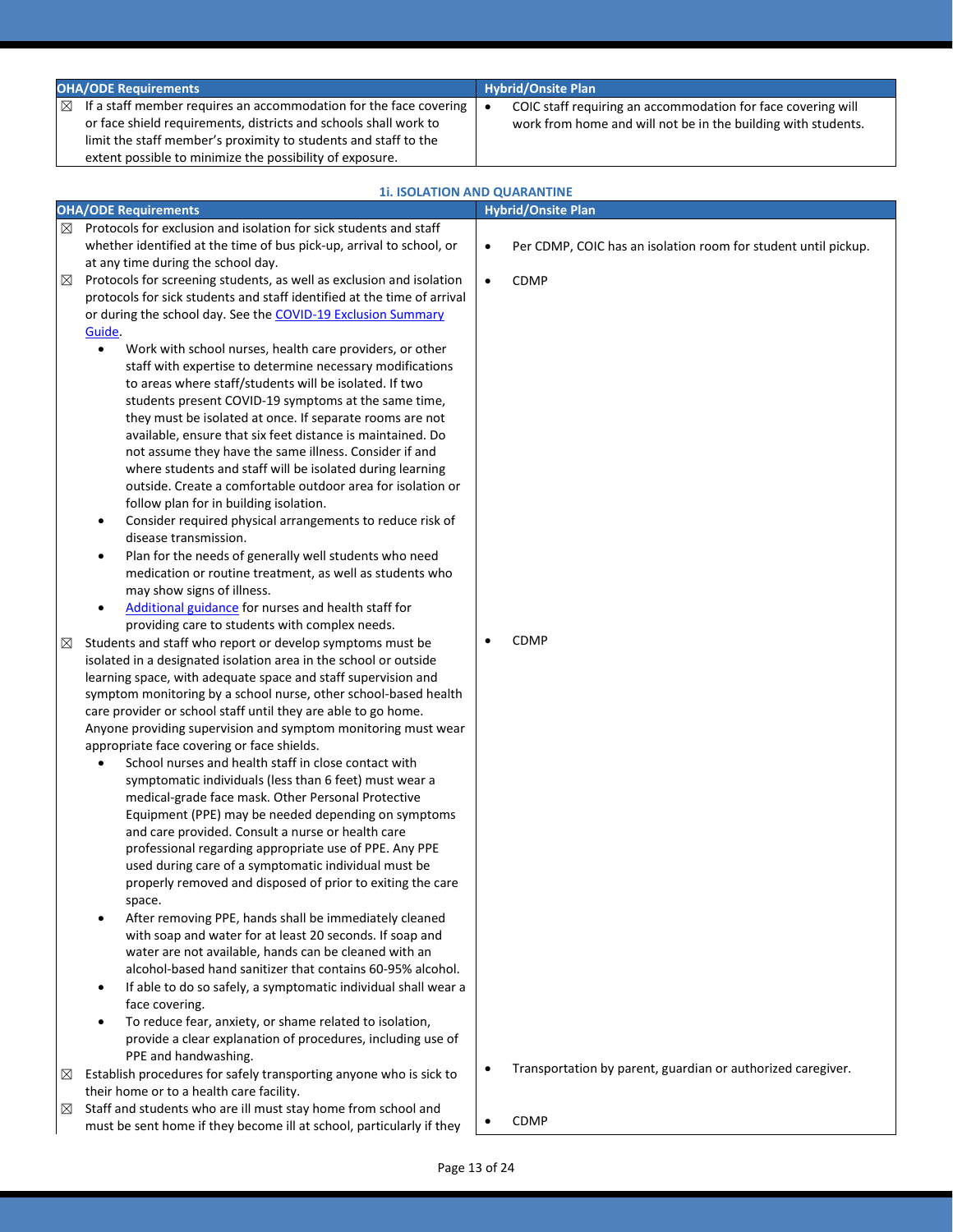| <b>OHA/ODE Requirements</b>                                                                                                                                                                                                                                                                                             | <b>Hybrid/Onsite Plan</b>                                                                                       |
|-------------------------------------------------------------------------------------------------------------------------------------------------------------------------------------------------------------------------------------------------------------------------------------------------------------------------|-----------------------------------------------------------------------------------------------------------------|
| have COVID-19 symptoms. Refer to table in "Planning for COVID-<br>19 Scenarios in Schools."<br>Involve school nurses, School Based Health Centers, or staff with<br>Е<br>related experience (Occupational or Physical Therapists) in<br>development of protocols and assessment of symptoms (where<br>staffing exists). | COIC does not have a school nurse and relies on guidance from<br>$\bullet$<br>Deschutes County Health Services. |
| Record and monitor the students and staff being isolated or sent<br>$\boxtimes$<br>home for the LPHA review.<br>The school must provide a remote learning option for students<br>⊠<br>who are required to be temporarily off-site for isolation and<br>quarantine.                                                      | This information is recorded in the Contact tracing logs.<br>$\bullet$                                          |



# **2. Facilities and School Operations**

Some activities and areas will have a higher risk for spread (e.g., band, choir, science labs, locker rooms). When engaging in these activities within the school setting, schools will need to consider additional physical distancing or conduct the activities outside (where feasible). Additionally, schools should consider sharing explicit risk statements for instructional and extra-curricular activities requiring additional considerations (see section 5f of the *Ready Schools, Safe Learners* guidance).

### **2a. ENROLLMENT** *(Note: Section 2a does not apply to private schools.)*

|        | <b>OHA/ODE Requirements</b>                                                                                                                                                                                                                                                                                                                                                                                                                                                                                                                                                                                                                                                                                                                                                                     |           | <b>Hybrid/Onsite Plan</b>                                                                                                |
|--------|-------------------------------------------------------------------------------------------------------------------------------------------------------------------------------------------------------------------------------------------------------------------------------------------------------------------------------------------------------------------------------------------------------------------------------------------------------------------------------------------------------------------------------------------------------------------------------------------------------------------------------------------------------------------------------------------------------------------------------------------------------------------------------------------------|-----------|--------------------------------------------------------------------------------------------------------------------------|
| ⊠      | Enroll all students (including foreign exchange students) following<br>the standard Oregon Department of Education guidelines.                                                                                                                                                                                                                                                                                                                                                                                                                                                                                                                                                                                                                                                                  | $\bullet$ | All students enrolled following Oregon Department of Education<br>guidelines.                                            |
| ⊠      | The temporary suspension of the 10-day drop rule does not<br>change the rules for the initial enrollment date for students:<br>The ADM enrollment date for a student is the first day of<br>the student's actual attendance.<br>A student with fewer than 10 days of absence at the<br>$\bullet$<br>beginning of the school year may be counted in<br>membership prior to the first day of attendance, but not<br>prior to the first calendar day of the school year.<br>If a student does not attend during the first 10 session days<br>$\bullet$<br>of school, the student's ADM enrollment date must reflect<br>the student's actual first day of attendance.<br>Students who were anticipated to be enrolled, but who do<br>٠<br>not attend at any time must not be enrolled and submitted |           |                                                                                                                          |
| ⊠<br>⊠ | in ADM.<br>If a student has stopped attending for 10 or more days, districts<br>must continue to try to engage the student. At a minimum,<br>districts must attempt to contact these students and their families<br>weekly to either encourage attendance or receive confirmation<br>that the student has transferred or has withdrawn from school.<br>This includes students who were scheduled to start the school<br>year, but who have not yet attended.<br>When enrolling a student from another school, schools must                                                                                                                                                                                                                                                                      | $\bullet$ | No student dropped for non-attendance because of high risk<br>status or "10 day drop" related to COVID-19 symptoms.      |
|        | request documentation from the prior school within 10 days of<br>enrollment per OAR 581-021-0255 to make all parties aware of the<br>transfer. Documentation obtained directly from the family does<br>not relieve the school of this responsibility. After receiving<br>documentation from another school that a student has enrolled,<br>drop that student from your roll.                                                                                                                                                                                                                                                                                                                                                                                                                    |           |                                                                                                                          |
| ⊠      | Design attendance policies to account for students who do not<br>attend in-person due to student or family health and safety<br>concerns.                                                                                                                                                                                                                                                                                                                                                                                                                                                                                                                                                                                                                                                       | $\bullet$ | Attendance and enrollment policy accounts for attendance using<br>2-way check-ins using COIC information system process. |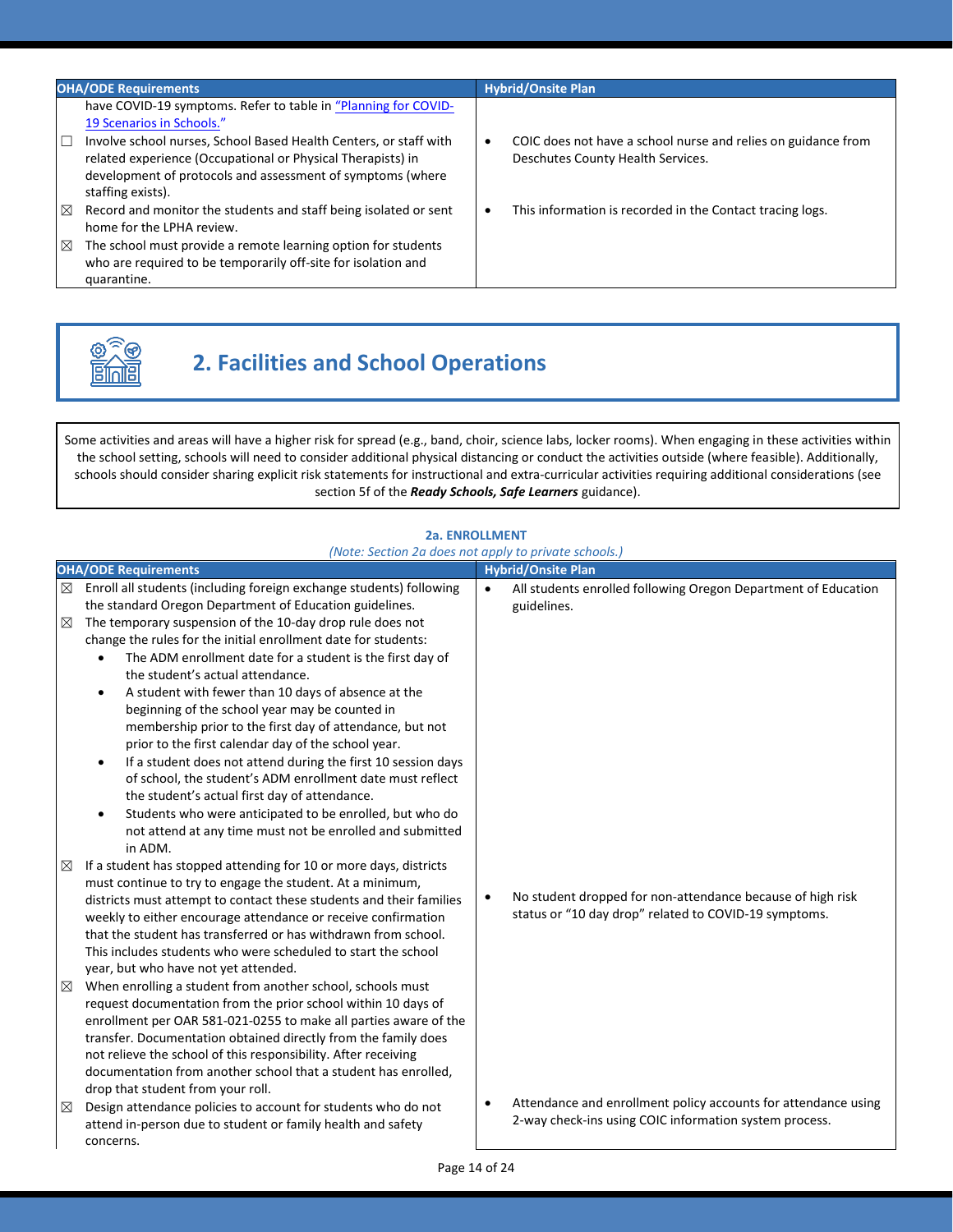|        | <b>OHA/ODE Requirements</b>                                                                                                                                                                                                                                                                                                                                                                                                                                  | <b>Hybrid/Onsite Plan</b> |
|--------|--------------------------------------------------------------------------------------------------------------------------------------------------------------------------------------------------------------------------------------------------------------------------------------------------------------------------------------------------------------------------------------------------------------------------------------------------------------|---------------------------|
| ⊠<br>⊠ | When a student has a pre-excused absence or COVID-19 absence,<br>the school district must reach out to offer support at least weekly<br>until the student has resumed their education.<br>When a student is absent beyond 10 days and meets the criteria<br>for continued enrollment due to the temporary suspension of the<br>10 day drop rule, continue to count them as absent for those days<br>and include those days in your Cumulative ADM reporting. |                           |

### **2b. ATTENDANCE**

|        | (Note: Section 2b does not apply to private schools.)                                                                                                                                                                                                                                                                                                                                                                                                                        |           |                                                                         |  |  |
|--------|------------------------------------------------------------------------------------------------------------------------------------------------------------------------------------------------------------------------------------------------------------------------------------------------------------------------------------------------------------------------------------------------------------------------------------------------------------------------------|-----------|-------------------------------------------------------------------------|--|--|
|        | <b>OHA/ODE Requirements</b>                                                                                                                                                                                                                                                                                                                                                                                                                                                  |           | <b>Hybrid/Onsite Plan</b>                                               |  |  |
| □      | Grades K-5 (self-contained): Attendance must be taken at least<br>once per day for all students enrolled in school, regardless of the                                                                                                                                                                                                                                                                                                                                        | $\bullet$ | COIC students are high school age.                                      |  |  |
|        | instructional model (On-Site, Hybrid, Comprehensive Distance<br>Learning, online schools).                                                                                                                                                                                                                                                                                                                                                                                   |           |                                                                         |  |  |
| ⊠      | Grades 6-12 (individual subject): Attendance must be taken at<br>least once for each scheduled class that day for all students<br>enrolled in school, regardless of the instructional model (On-Site,<br>Hybrid, Comprehensive Distance Learning, online schools).                                                                                                                                                                                                           |           |                                                                         |  |  |
| $\Box$ | Alternative Programs: Some students are reported in ADM as<br>enrolled in a non-standard program (such as tutorial time), with<br>hours of instruction rather than days present and days absent.<br>Attendance must be taken at least once for each scheduled<br>interaction with each student, so that local systems can track the<br>student's attendance and engagement. Reported hours of<br>instruction continue to be those hours in which the student was<br>present. | $\bullet$ | COIC reports days present and days absent.                              |  |  |
| □      | Online schools that previously followed a two check-in per week<br>attendance process must follow the Comprehensive Distance<br>Learning requirements for checking and reporting attendance.                                                                                                                                                                                                                                                                                 | $\bullet$ | COIC is not an online school.                                           |  |  |
| ⊠      | Provide families with clear and concise descriptions of student<br>attendance and participation expectations as well as family<br>involvement expectations that take into consideration the home<br>environment, caregiver's work schedule, and mental/physical<br>health.                                                                                                                                                                                                   | $\bullet$ | COIC provides progress reports to families, students and<br>caregivers. |  |  |

|        | <b>2c. TECHNOLOGY</b>                                                                                                                |                                                          |  |
|--------|--------------------------------------------------------------------------------------------------------------------------------------|----------------------------------------------------------|--|
|        | <b>OHA/ODE Requirements</b>                                                                                                          | <b>Hybrid/Onsite Plan</b>                                |  |
| $\Box$ | Update procedures for district-owned or school-owned devices to<br>match cleaning requirements (see section 2d of the Ready Schools, | Redmond COIC students do not use district owned devices. |  |
|        | Safe Learners guidance).                                                                                                             |                                                          |  |
| □      | Procedures for return, inventory, updating, and redistributing                                                                       |                                                          |  |
|        | district-owned devices must meet physical distancing                                                                                 |                                                          |  |
|        | requirements.                                                                                                                        |                                                          |  |
| ⊔      | If providing learning outside and allowing students to engage with                                                                   |                                                          |  |
|        | devices during the learning experiences, provide safe charging                                                                       |                                                          |  |
|        | stations.                                                                                                                            |                                                          |  |

| <b>2d. SCHOOL SPECIFIC FUNCTIONS/FACILITY FEATURES</b>                                                                                                                                                                                                                                                                                                                                                                                  |                                                                                                                                                                                                                                                                                                                                          |  |  |
|-----------------------------------------------------------------------------------------------------------------------------------------------------------------------------------------------------------------------------------------------------------------------------------------------------------------------------------------------------------------------------------------------------------------------------------------|------------------------------------------------------------------------------------------------------------------------------------------------------------------------------------------------------------------------------------------------------------------------------------------------------------------------------------------|--|--|
| <b>OHA/ODE Requirements</b>                                                                                                                                                                                                                                                                                                                                                                                                             | <b>Hybrid/Onsite Plan</b>                                                                                                                                                                                                                                                                                                                |  |  |
| Handwashing: All people on campus shall be advised and<br>⊠<br>encouraged to frequently wash their hands or use hand sanitizer.<br>Equipment: Develop and use sanitizing protocols for all equipment<br>⊠<br>used by more than one individual or purchase equipment for<br>individual use.<br>Events: Cancel, modify, or postpone field trips, assemblies, athletic<br>ш<br>events, practices, special performances, school-wide parent | Handwashing: teachers will start day with handwashing<br>instruction. Posters are affixed in Bathrooms, classrooms,<br>hallway, and entry and exits.<br>Equipment is wiped down daily and between cohorts using the<br>CDC guidelines.<br>Events have all been cancelled. Parent student teacher meetings<br>are scheduled individually. |  |  |
| meetings and other large gatherings to meet requirements for<br>physical distancing.                                                                                                                                                                                                                                                                                                                                                    | COIC Redmond has one large classroom and no hallways. Cohorts<br>$\bullet$                                                                                                                                                                                                                                                               |  |  |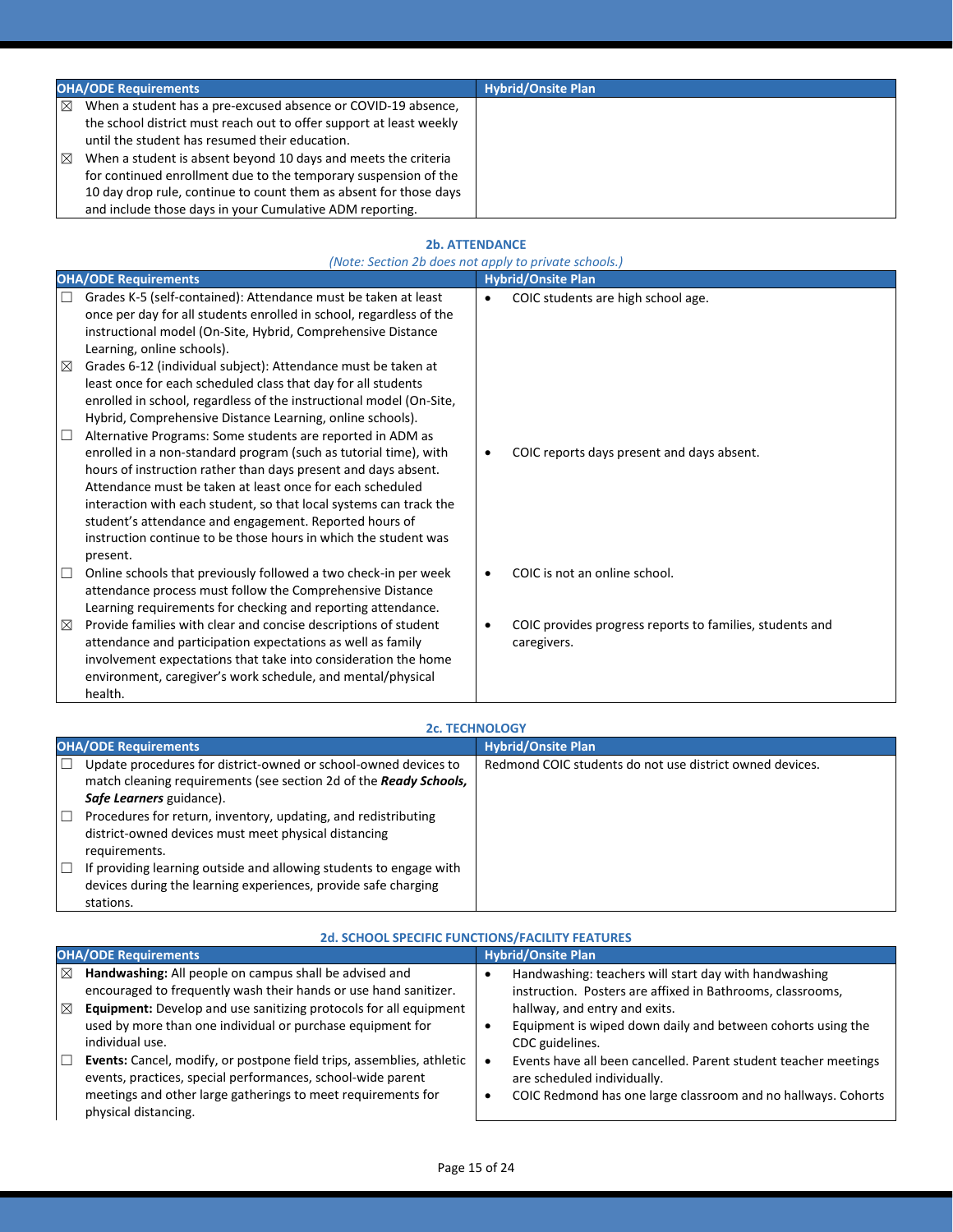| <b>OHA/ODE Requirements</b>                                                                                                                                                                                                                                                                                                                                                                           | <b>Hybrid/Onsite Plan</b>                                                                    |
|-------------------------------------------------------------------------------------------------------------------------------------------------------------------------------------------------------------------------------------------------------------------------------------------------------------------------------------------------------------------------------------------------------|----------------------------------------------------------------------------------------------|
| Transitions/Hallways: Limit transitions to the extent possible.<br>$\boxtimes$<br>Create hallway procedures to promote physical distancing and<br>minimize gatherings.<br>冈<br>Personal Property: Establish policies for identifying personal<br>property being brought to school (e.g., refillable water bottles,<br>school supplies, headphones/earbuds, cell phones, books,<br>instruments, etc.). | do not meet at the same time.<br>Personal Property is labelled and limited to it owner.<br>٠ |

|             | <b>2e. ARRIVAL AND DISMISSAL</b>                                                                                                                                                                                                                                                                                                                                                                                                                                    |           |                                                                                                                                                                                                                                                 |  |
|-------------|---------------------------------------------------------------------------------------------------------------------------------------------------------------------------------------------------------------------------------------------------------------------------------------------------------------------------------------------------------------------------------------------------------------------------------------------------------------------|-----------|-------------------------------------------------------------------------------------------------------------------------------------------------------------------------------------------------------------------------------------------------|--|
|             | <b>OHA/ODE Requirements</b>                                                                                                                                                                                                                                                                                                                                                                                                                                         |           | <b>Hybrid/Onsite Plan</b>                                                                                                                                                                                                                       |  |
| ⊠           | Physical distancing, stable cohorts, square footage, and cleaning<br>requirements must be maintained during arrival and dismissal<br>procedures.                                                                                                                                                                                                                                                                                                                    | $\bullet$ | Communicable Disease Communication Plan                                                                                                                                                                                                         |  |
| $\boxtimes$ | Create schedule(s) and communicate staggered arrival and/or<br>dismissal times.                                                                                                                                                                                                                                                                                                                                                                                     |           | Arrivals and dismissals are staggered.                                                                                                                                                                                                          |  |
| $\boxtimes$ | Assign students or cohorts to an entrance; assign staff member(s)                                                                                                                                                                                                                                                                                                                                                                                                   |           |                                                                                                                                                                                                                                                 |  |
|             | to conduct visual screenings (see section 1f of the Ready Schools,<br>Safe Learners guidance).                                                                                                                                                                                                                                                                                                                                                                      | $\bullet$ | Cohort teacher perform this task.                                                                                                                                                                                                               |  |
| $\boxtimes$ | Ensure accurate sign-in/sign-out protocols to help facilitate<br>contact tracing by the LPHA. Sign-in procedures are not a<br>replacement for entrance and screening requirements. Students<br>entering school after arrival times must be screened for the<br>primary symptoms of concern.<br>Eliminate shared pen and paper sign-in/sign-out sheets.<br>Ensure hand sanitizer is available if signing children in or<br>$\bullet$<br>out on an electronic device. |           | Sign in, sign out is done and stored electronically.                                                                                                                                                                                            |  |
| $\boxtimes$ | Ensure alcohol-based hand sanitizer (with 60-95% alcohol)<br>dispensers are easily accessible near all entry doors and other<br>high-traffic areas. Establish and clearly communicate procedures<br>for keeping caregiver drop-off/pick-up as brief as possible.                                                                                                                                                                                                    |           | Hand sanitizer is situated near the entrance and exit of building.<br>Dispensers are located near bathroom and student stations.<br>Drop-off/ pick processes are outlined in a parent letter that<br>accompanies all new student registrations. |  |

| 2f. CLASSROOMS/REPURPOSED LEARNING SPACES                                                                                                                                                                                                                                                                                                                                                                                                                                                                                                                                                                                                                                                                                                                                                                                                                                                                                 |                                                                                                                                                                                                                                                                                                                                                                                                                                                                                                                                                                                                                                                                                                            |  |
|---------------------------------------------------------------------------------------------------------------------------------------------------------------------------------------------------------------------------------------------------------------------------------------------------------------------------------------------------------------------------------------------------------------------------------------------------------------------------------------------------------------------------------------------------------------------------------------------------------------------------------------------------------------------------------------------------------------------------------------------------------------------------------------------------------------------------------------------------------------------------------------------------------------------------|------------------------------------------------------------------------------------------------------------------------------------------------------------------------------------------------------------------------------------------------------------------------------------------------------------------------------------------------------------------------------------------------------------------------------------------------------------------------------------------------------------------------------------------------------------------------------------------------------------------------------------------------------------------------------------------------------------|--|
| <b>OHA/ODE Requirements</b>                                                                                                                                                                                                                                                                                                                                                                                                                                                                                                                                                                                                                                                                                                                                                                                                                                                                                               | <b>Hybrid/Onsite Plan</b>                                                                                                                                                                                                                                                                                                                                                                                                                                                                                                                                                                                                                                                                                  |  |
| Seating: Rearrange student desks and other seat spaces so that<br>⊠<br>staff and students' physical bodies are six feet apart to the<br>maximum extent possible while also maintaining 35 square feet<br>per person; assign seating so students are in the same seat at all<br>times.<br>Materials: Avoid sharing of community supplies when possible<br>⊠<br>(e.g., scissors, pencils, etc.). Clean these items frequently. Provide<br>hand sanitizer and tissues for use by students and staff.<br>Handwashing: Remind students (with signage and regular verbal<br>⊠<br>reminders from staff) of the utmost importance of hand hygiene<br>and respiratory etiquette. Respiratory etiquette means covering<br>coughs and sneezes with an elbow or a tissue. Tissues shall be<br>disposed of in a garbage can, then hands washed or sanitized<br>immediately.<br>Wash hands with soap and water for 20 seconds or use an | <b>Seating:</b> All classrooms have been arranged to maximize distance<br>between students. With a maximum cohort size of 10, this allows<br>at least 80 sq. ft per student, more than twice the required space.<br>Seating is assigned and desks and chairs will be sanitized daily.<br><b>Materials:</b> Classroom will limit shared materials. Curriculum will<br>٠<br>be online to limit use of books. Printed materials will not be<br>shared.<br>Handwashing: CDC hand washing signs will be posted<br>٠<br>throughout the classroom, at the entrance, and in the bathroom.<br>At the beginning of school, every day, the teacher will remind<br>students of hand washing importance and procedures. |  |
| alcohol-based hand sanitizer with 60-95% alcohol.                                                                                                                                                                                                                                                                                                                                                                                                                                                                                                                                                                                                                                                                                                                                                                                                                                                                         |                                                                                                                                                                                                                                                                                                                                                                                                                                                                                                                                                                                                                                                                                                            |  |

| Zg. PLATONOONDS, FIELDS, NECESS, DNEANS, AND NESTNOONIS                                                                                                                                                                                                                                                                                                                                                                                                                                                                                |                                                    |  |
|----------------------------------------------------------------------------------------------------------------------------------------------------------------------------------------------------------------------------------------------------------------------------------------------------------------------------------------------------------------------------------------------------------------------------------------------------------------------------------------------------------------------------------------|----------------------------------------------------|--|
| <b>OHA/ODE Requirements</b>                                                                                                                                                                                                                                                                                                                                                                                                                                                                                                            | <b>Hybrid/Onsite Plan</b>                          |  |
| Keep school playgrounds closed to the general public until park<br>L<br>playground equipment and benches reopen in the community (see<br>Oregon Health Authority's Specific Guidance for Outdoor<br><b>Recreation Organizations).</b><br>After using the restroom students must wash hands with soap and<br>H.<br>water for 20 seconds. Soap must be made available to students<br>and staff. For learning outside if portable bathrooms are used, set<br>up portable hand washing stations and create a regular cleaning<br>schedule. | COIC does not have playgrounds, fields, or recess. |  |

### **2g. PLAYGROUNDS, FIELDS, RECESS, BREAKS, AND RESTROOMS**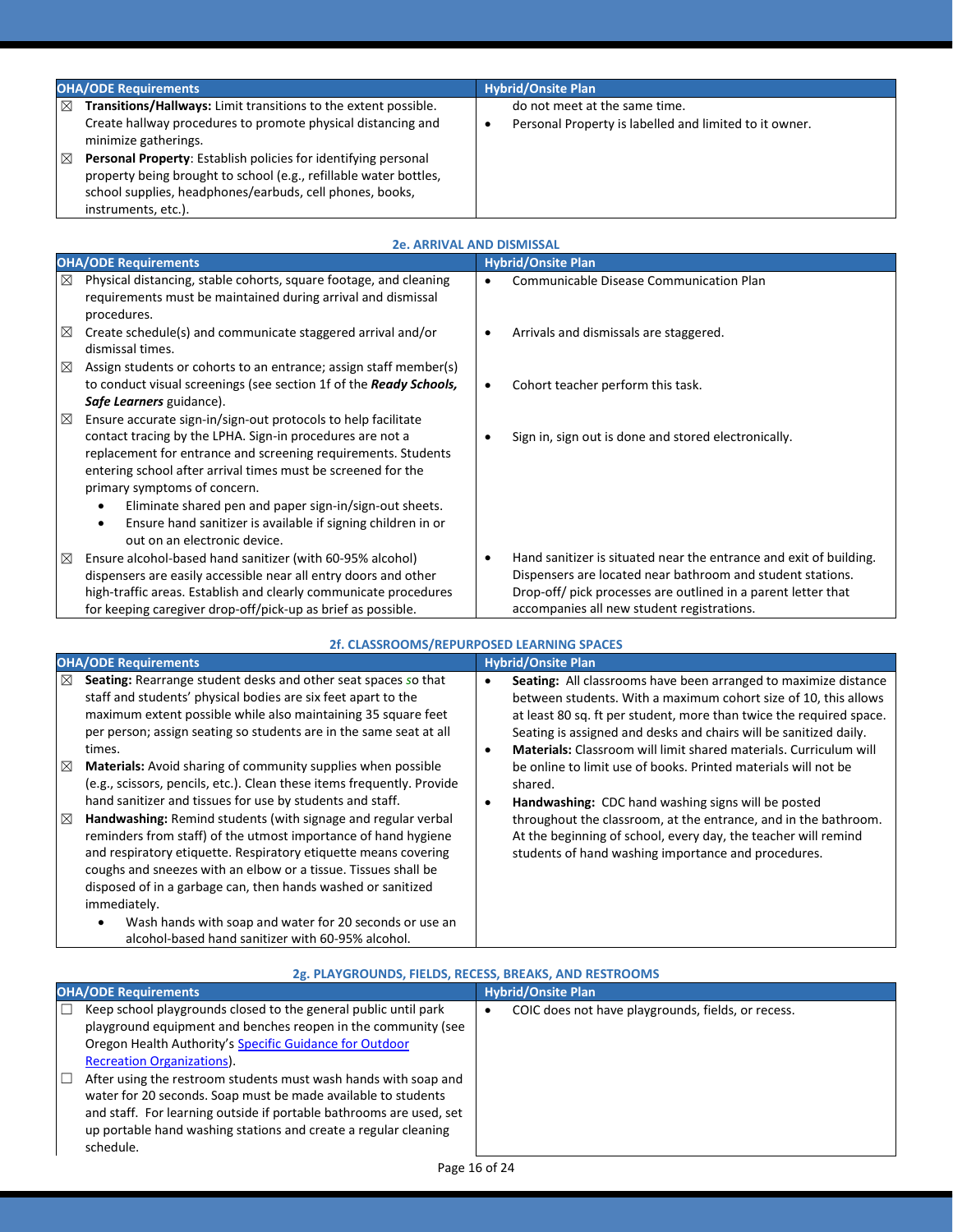|        | <b>OHA/ODE Requirements</b>                                           | <b>Hybrid/Onsite Plan</b> |
|--------|-----------------------------------------------------------------------|---------------------------|
| $\Box$ | Before and after using playground equipment, students must wash       |                           |
|        | hands with soap and water for 20 seconds or use an alcohol-based      |                           |
|        | hand sanitizer with 60-95% alcohol.                                   |                           |
| □      | Designate playground and shared equipment solely for the use of       |                           |
|        | one cohort at a time. Outdoor playground structures require           |                           |
|        | normal routine cleaning and do not require disinfection. Shared       |                           |
|        | equipment (balls, jump ropes, etc.) should be cleaned and             |                           |
|        | disinfected at least daily in accordance with CDC guidance.           |                           |
| □      | Cleaning requirements must be maintained (see section 2j of the       |                           |
|        | Ready Schools, Safe Learners guidance).                               |                           |
| □      | Maintain physical distancing requirements, stable cohorts, and        |                           |
|        | square footage requirements.                                          |                           |
| $\Box$ | Provide signage and restrict access to outdoor equipment              |                           |
|        | (including sports equipment, etc.).                                   |                           |
| □      | Design recess activities that allow for physical distancing and       |                           |
|        | maintenance of stable cohorts.                                        |                           |
| □      | Clean all outdoor equipment at least daily or between use as much     |                           |
|        | as possible in accordance with CDC guidance.                          |                           |
| $\Box$ | Limit the number of employees gathering in shared spaces.             |                           |
|        | Restrict use of shared spaces such as conference rooms, break         |                           |
|        | rooms, and elevators by limiting occupancy or staggering use,         |                           |
|        | maintaining six feet of distance between adults. Establish a          |                           |
|        | minimum of 35 square feet per person when determining room            |                           |
|        | capacity. Calculate only with usable space, understanding that        |                           |
|        | tables and room set-up will require use of all space in the           |                           |
|        | calculation. Note: The largest area of risk is adults eating together |                           |
|        | in break rooms without face coverings.                                |                           |

|                                                                                                                                                                                                                                                                                                                                                                                                                                                                                                                                                  | <b>2h. MEAL SERVICE/NUTRITION</b>                                                           |
|--------------------------------------------------------------------------------------------------------------------------------------------------------------------------------------------------------------------------------------------------------------------------------------------------------------------------------------------------------------------------------------------------------------------------------------------------------------------------------------------------------------------------------------------------|---------------------------------------------------------------------------------------------|
| <b>OHA/ODE Requirements</b>                                                                                                                                                                                                                                                                                                                                                                                                                                                                                                                      | <b>Hybrid/Onsite Plan</b>                                                                   |
| Include meal services/nutrition staff in planning for school reentry.<br>$\Box$<br>Prohibit self-service buffet-style meals.<br>□<br>Prohibit sharing of food and drinks among students and/or staff.<br>$\Box$                                                                                                                                                                                                                                                                                                                                  | COIC does not provide meals and did not provide meals prior to<br>$\bullet$<br>March, 2020. |
| At designated meal or snack times, students may remove their<br>$\Box$<br>face coverings to eat or drink but must maintain six feet of physical<br>distance from others, and must put face coverings back on after<br>finishing the meal or snack.                                                                                                                                                                                                                                                                                               |                                                                                             |
| Staff serving meals and students interacting with staff at<br>$\Box$<br>mealtimes must wear face coverings (see section 1h of the Ready<br>Schools, Safe Learners guidance). Staff must maintain 6 feet of<br>physical distance to the greatest extent possible. If students are<br>eating in a classroom, staff may supervise from the doorway of the<br>classroom if feasible.                                                                                                                                                                 |                                                                                             |
| Students and staff must wash hands with soap and water for 20<br>$\Box$<br>seconds or use an alcohol-based hand sanitizer with 60-95%<br>alcohol before meals and shall be encouraged to do so after.                                                                                                                                                                                                                                                                                                                                            |                                                                                             |
| Appropriate daily cleaning of meal items (e.g., plates, utensils,<br>$\Box$<br>transport items).                                                                                                                                                                                                                                                                                                                                                                                                                                                 |                                                                                             |
| Cleaning and sanitizing of meal touch-points and meal counting<br>$\Box$<br>system between stable cohorts.                                                                                                                                                                                                                                                                                                                                                                                                                                       |                                                                                             |
| Adequate cleaning and disinfection of tables between meal<br>$\Box$<br>periods.                                                                                                                                                                                                                                                                                                                                                                                                                                                                  |                                                                                             |
| Since staff must remove their face coverings during eating and<br>$\Box$<br>drinking, limit the number of employees gathering in shared<br>spaces. Restrict use of shared spaces such as conference rooms<br>and break rooms by limiting occupancy or staggering use. Consider<br>staggering times for staff breaks, to prevent congregation in<br>shared spaces. Always maintain at least six feet of physical<br>distancing and establish a minimum of 35 square feet per person<br>when determining room capacity. Calculate only with usable |                                                                                             |
| classroom space, understanding that desks and room set-up will                                                                                                                                                                                                                                                                                                                                                                                                                                                                                   |                                                                                             |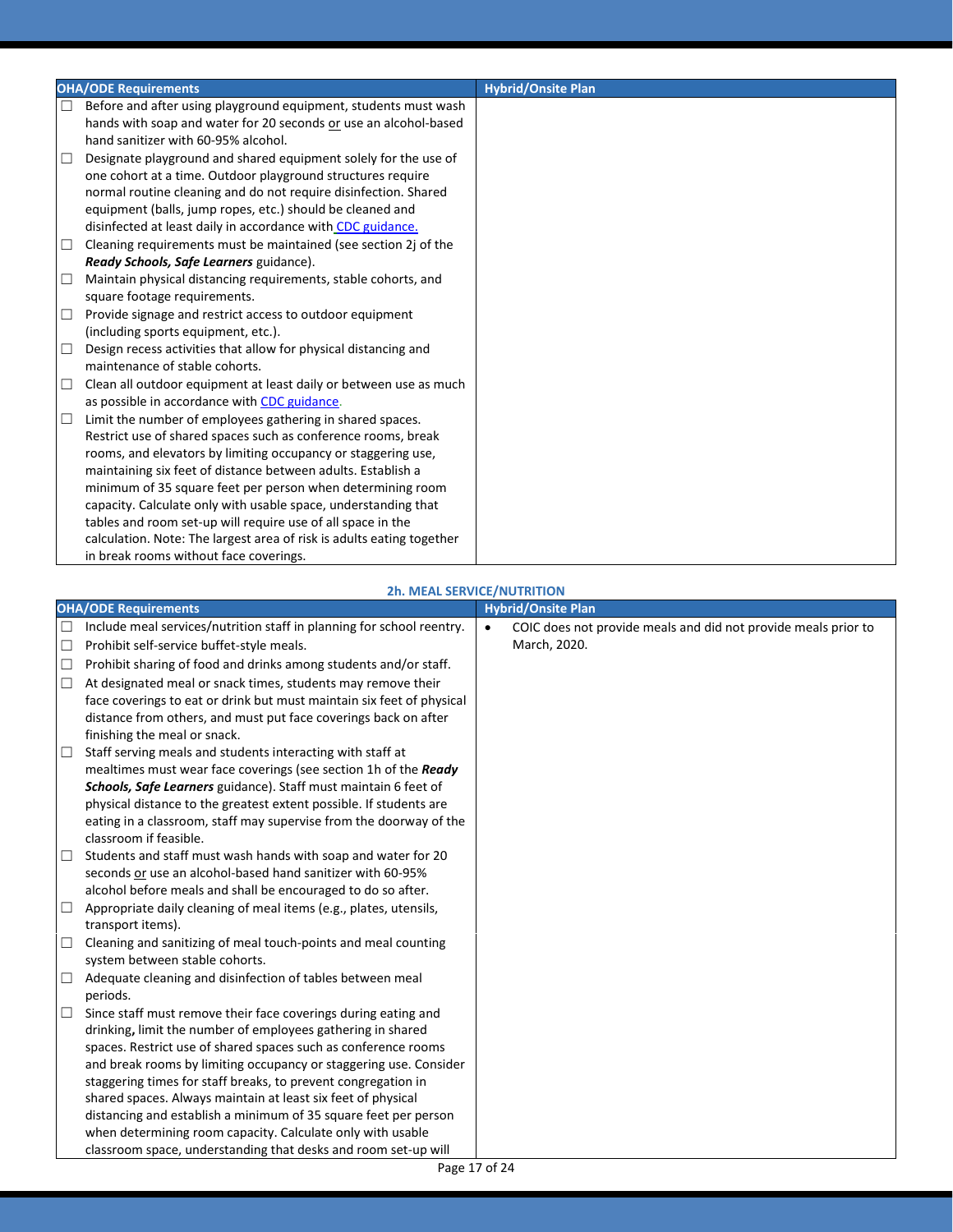|        | <b>OHA/ODE Requirements</b>                                                                                                               | <b>Hybrid/Onsite Plan</b>                                                   |
|--------|-------------------------------------------------------------------------------------------------------------------------------------------|-----------------------------------------------------------------------------|
|        | require use of all space in the calculation. Wear face coverings                                                                          |                                                                             |
|        | except when eating or drinking and minimize time in spaces where                                                                          |                                                                             |
|        | face coverings are not consistently worn.                                                                                                 |                                                                             |
|        | <b>2i. TRANSPORTATION</b>                                                                                                                 |                                                                             |
|        | <b>OHA/ODE Requirements</b>                                                                                                               | <b>Hybrid/Onsite Plan</b>                                                   |
| $\Box$ | Include transportation departments (and associated contracted                                                                             | COIC does not provide transportation or use any of the Redmond<br>$\bullet$ |
|        | providers, if used) in planning for return to service.                                                                                    | school District transportation services.                                    |
| $\Box$ | Buses are cleaned frequently. Conduct targeted cleanings between                                                                          |                                                                             |
|        | routes, with a focus on disinfecting frequently touched surfaces of                                                                       |                                                                             |
|        | the bus (see section 2j of the Ready Schools, Safe Learners<br>guidance).                                                                 |                                                                             |
| $\Box$ | Staff must use hand sanitizer (containing between 60-95% alcohol)                                                                         |                                                                             |
|        | in between helping each child and when getting on and off the                                                                             |                                                                             |
|        | vehicle. Gloves are not recommended; hand sanitizer is strongly                                                                           |                                                                             |
|        | preferred. If hand sanitizer is not available, disposable gloves can                                                                      |                                                                             |
|        | be used and must be changed to a new pair before helping each                                                                             |                                                                             |
|        | child.                                                                                                                                    |                                                                             |
| $\Box$ | Develop protocol for loading/unloading that includes visual                                                                               |                                                                             |
|        | screening for students exhibiting symptoms and logs for contact-<br>tracing. This must be done at the time of arrival and departure.      |                                                                             |
|        | If a student displays COVID-19 symptoms, provide a face<br>$\bullet$                                                                      |                                                                             |
|        | covering (unless they are already wearing one) and keep six                                                                               |                                                                             |
|        | feet away from others. Continue transporting the student.                                                                                 |                                                                             |
|        | The symptomatic student shall be seated in the first<br>$\circ$                                                                           |                                                                             |
|        | row of the bus during transportation, and multiple                                                                                        |                                                                             |
|        | windows must be opened to allow for fresh air<br>circulation, if feasible.                                                                |                                                                             |
|        | The symptomatic student shall leave the bus first.<br>$\circ$                                                                             |                                                                             |
|        | After all students exit the bus, the seat and                                                                                             |                                                                             |
|        | surrounding surfaces must be cleaned and                                                                                                  |                                                                             |
|        | disinfected.                                                                                                                              |                                                                             |
|        | If arriving at school, notify staff to begin isolation measures.                                                                          |                                                                             |
|        | If transporting for dismissal and the student displays<br>$\circ$<br>an onset of symptoms, notify the school.                             |                                                                             |
| ш      | Consult with parents/guardians of students who may require                                                                                |                                                                             |
|        | additional support (e.g., students who experience a disability and                                                                        |                                                                             |
|        | require specialized transportation as a related service) to                                                                               |                                                                             |
|        | appropriately provide service.                                                                                                            |                                                                             |
| □      | Drivers must wear masks or face coverings while driving, unless                                                                           |                                                                             |
|        | the mask or face covering interferes with the driver's vision (e.g.,<br>fogging of eyeglasses). Drivers must wear face coverings when not |                                                                             |
|        | actively driving and operating the bus, including while students are                                                                      |                                                                             |
|        | entering or exiting the vehicle. A face shield may be an acceptable                                                                       |                                                                             |
|        | alternative, only as stated in Section 1h of the Ready Schools, Safe                                                                      |                                                                             |
|        | Learners guidance.                                                                                                                        |                                                                             |
| $\Box$ | Inform parents/guardians of practical changes to transportation                                                                           |                                                                             |
|        | service (i.e., physical distancing at bus stops and while                                                                                 |                                                                             |
|        | loading/unloading, potential for increased route time due to<br>additional precautions, sanitizing practices, and face coverings).        |                                                                             |
| $\Box$ | Face coverings for all students, applying the guidance in section 1h                                                                      |                                                                             |
|        | of the Ready Schools, Safe Learners guidance to transportation                                                                            |                                                                             |
|        | settings. This prevents eating while on the bus.                                                                                          |                                                                             |
| $\Box$ | Take all possible actions to maximize ventilation: Dress warmly,                                                                          |                                                                             |
|        | keep vents and windows open to the greatest extent possible.                                                                              |                                                                             |
|        | 21 CLEANING DISINFECTION AND VENTILATION                                                                                                  |                                                                             |

### **2j. CLEANING, DISINFECTION, AND VENTILATION**

- **OHA/ODE Requirements Hybrid/Onsite Plan**
- $\boxtimes$  Clean, sanitize, and disinfect frequently touched surfaces (e.g. door handles, sink handles, drinking fountains, transport vehicles) and shared objects (e.g., toys, games, art supplies) between uses
- Cleaning and sanitizing are performed daily, between the am and pm sessions and at the end of the day.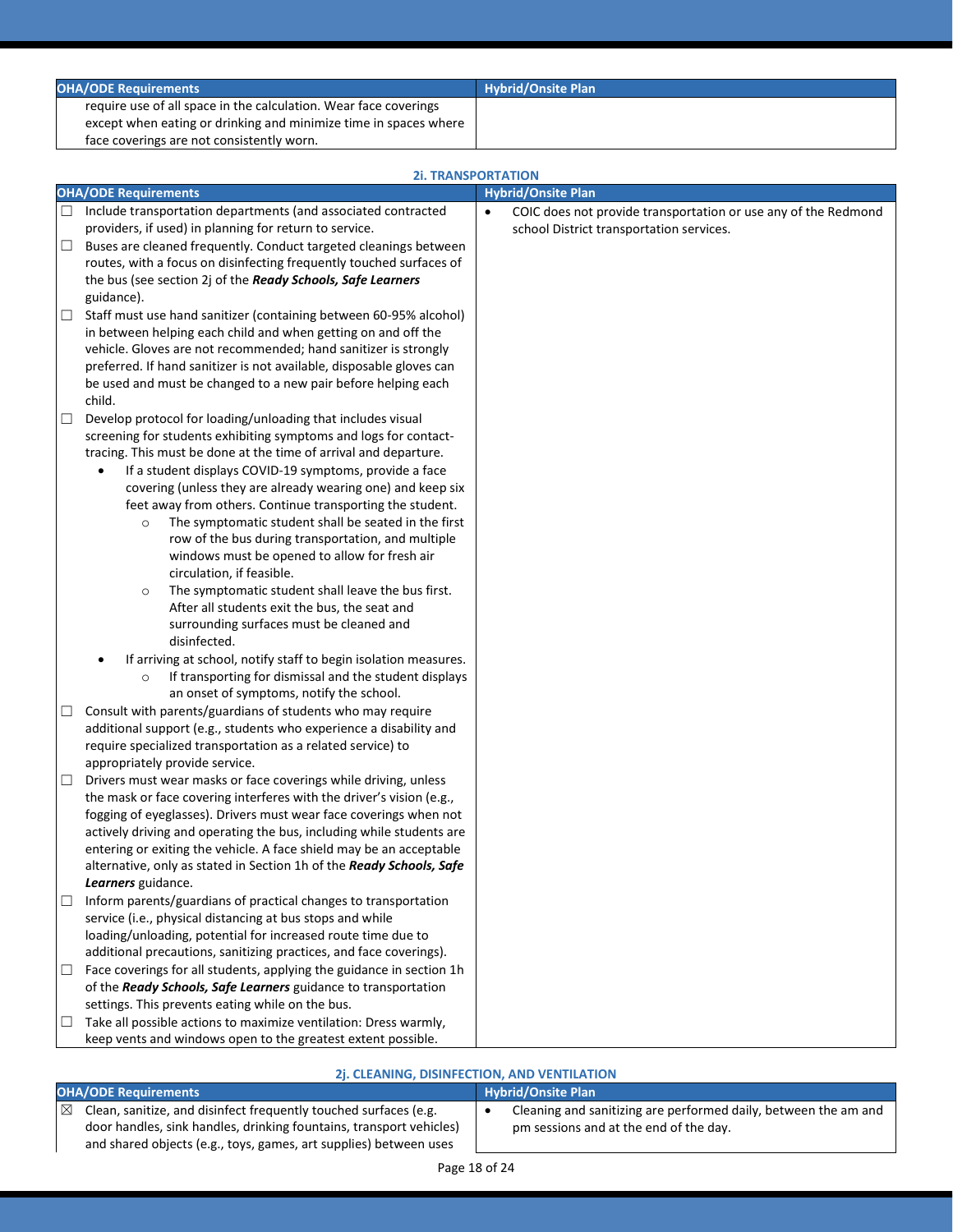|               | <b>OHA/ODE Requirements</b>                                                                                                           |           | <b>Hybrid/Onsite Plan</b>                                          |
|---------------|---------------------------------------------------------------------------------------------------------------------------------------|-----------|--------------------------------------------------------------------|
|               | multiple times per day. Maintain clean and disinfected (CDC                                                                           |           |                                                                    |
|               | guidance) environments, including classrooms, cafeteria settings                                                                      |           |                                                                    |
|               | and restrooms. Provide time and supplies for the cleaning and                                                                         |           |                                                                    |
|               | disinfecting of high-touch surfaces between multiple student uses,                                                                    |           |                                                                    |
|               | even in the same cohort.                                                                                                              |           |                                                                    |
| Ц             | Outdoor learning spaces must have at least 75% of the square                                                                          |           |                                                                    |
|               | footage of its sides open for airflow.                                                                                                | $\bullet$ | COIC does not have playground equipment.                           |
| □             | Outdoor playground structures require normal routine cleaning                                                                         |           |                                                                    |
|               | and do not require disinfection. Shared equipment should be                                                                           |           |                                                                    |
|               | cleaned and disinfected at least daily in accordance with CDC                                                                         |           |                                                                    |
| guidance.     |                                                                                                                                       |           |                                                                    |
| ⊠             | Apply disinfectants safely and correctly following labeling direction                                                                 | $\bullet$ | COIC disinfection processes follow the most recent CDC             |
|               | as specified by the manufacturer. Keep these products away from                                                                       |           | guidelines.                                                        |
| students.     |                                                                                                                                       |           |                                                                    |
| ⊠             | To reduce the risk of asthma, choose disinfectant products on the                                                                     |           |                                                                    |
|               | EPA List N with asthma-safer ingredients (e.g. hydrogen peroxide,                                                                     | $\bullet$ | COIC follows CDC guidelines using products on the acceptable list. |
|               | citric acid, or lactic acid) and avoid products that mix these with                                                                   |           |                                                                    |
|               | asthma-causing ingredients like peroxyacetic acid, sodium                                                                             |           |                                                                    |
|               | hypochlorite (bleach), or quaternary ammonium compounds.                                                                              | $\bullet$ | COIC follows CDC and ASHRAE guidelines. Vent system is set at      |
| ⊠             | Schools with HVAC systems must evaluate the system to minimize<br>indoor air recirculation (thus maximizing fresh outdoor air) to the |           | 20% new air and MERV 11.                                           |
|               | extent possible. Schools that do not have mechanical ventilation                                                                      |           |                                                                    |
|               | systems shall, to the extent possible, increase natural ventilation                                                                   |           |                                                                    |
|               | by opening windows and interior doors before students arrive and                                                                      |           |                                                                    |
|               | after students leave, and while students are present. Do not prop                                                                     |           |                                                                    |
|               | open doors that can pose a safety or security risk to students and                                                                    |           |                                                                    |
|               | staff (e.g., exterior doors and fire doors that must remain closed.)                                                                  |           |                                                                    |
| ⊠             | Schools with HVAC systems should ensure all filters are maintained                                                                    |           |                                                                    |
|               | and replaced as necessary to ensure proper functioning of the                                                                         |           |                                                                    |
| system.       |                                                                                                                                       |           |                                                                    |
| ⊠             | All intake ports that provide outside air to the HVAC system should                                                                   |           |                                                                    |
|               | be cleaned, maintained, and cleared of any debris that may affect                                                                     |           |                                                                    |
|               | the function and performance of the ventilation system.                                                                               |           |                                                                    |
| ⊠             | Consider running ventilation systems continuously and changing                                                                        |           |                                                                    |
|               | the filters more frequently. Do not use fans if they pose a safety or                                                                 |           |                                                                    |
|               | health risk, such as increasing exposure to pollen/allergies or                                                                       |           |                                                                    |
|               | exacerbating asthma symptoms. Consider using window fans or                                                                           |           |                                                                    |
|               | box fans positioned in open windows to blow fresh outdoor air<br>into the classroom via one window, and indoor air out of the         |           |                                                                    |
|               | classroom via another window. Fans must not be used in rooms                                                                          |           |                                                                    |
|               | with closed windows and doors, as this does not allow for fresh air                                                                   |           |                                                                    |
| to circulate. |                                                                                                                                       |           |                                                                    |
| ⊠             | Consider the need for increased ventilation in areas where                                                                            |           |                                                                    |
|               | students with special health care needs receive medication or                                                                         |           |                                                                    |
| treatments.   |                                                                                                                                       |           |                                                                    |
| ⊠             | Facilities must be cleaned and disinfected at least daily to prevent                                                                  | $\bullet$ | COIC follows CDC guidance.                                         |
|               | transmission of the virus from surfaces (see CDC's guidance on                                                                        |           |                                                                    |
|               | disinfecting public spaces).                                                                                                          |           |                                                                    |
| ⊠             | Consider modification or enhancement of building ventilation                                                                          | $\bullet$ | COIC is in regular communication with building landlord regarding  |
|               | where feasible (see CDC's guidance on ventilation and filtration                                                                      |           | the ventilation system. System follows guidance cited              |
|               | and American Society of Heating, Refrigerating, and Air-                                                                              |           |                                                                    |
|               | Conditioning Engineers' guidance).                                                                                                    |           |                                                                    |

## **2k. HEALTH SERVICES**

| <b>OHA/ODE Requirements</b>                                                                                                                                                                                                                                                                                                                             | <b>Hybrid/Onsite Plan</b> |
|---------------------------------------------------------------------------------------------------------------------------------------------------------------------------------------------------------------------------------------------------------------------------------------------------------------------------------------------------------|---------------------------|
| OAR 581-022-2220 Health Services, requires districts to "maintain<br>⊠<br>a prevention-oriented health services program for all students"<br>including space to isolate sick students and services for students<br>with special health care needs. While OAR 581-022-2220 does not<br>apply to private schools, private schools must provide a space to | CDMP                      |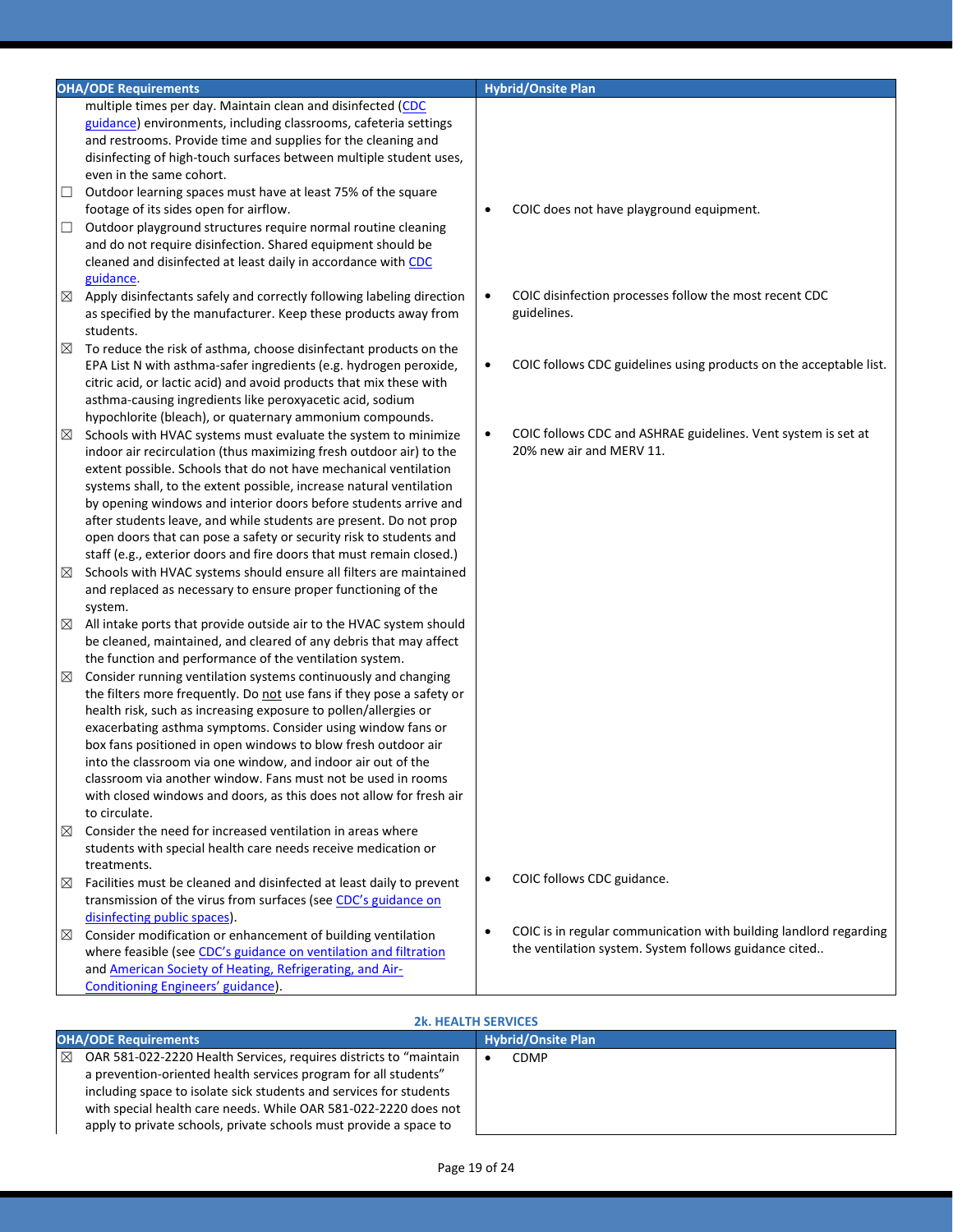| <b>OHA/ODE Requirements</b>                                                                                                                                                                                                                                                                                                                                                                                                                                              | <b>Hybrid/Onsite Plan</b>                                                                                                  |
|--------------------------------------------------------------------------------------------------------------------------------------------------------------------------------------------------------------------------------------------------------------------------------------------------------------------------------------------------------------------------------------------------------------------------------------------------------------------------|----------------------------------------------------------------------------------------------------------------------------|
| isolate sick students and provide services for students with special<br>health care needs.<br>Licensed, experienced health staff should be included on teams to<br>X<br>determine district health service priorities. Collaborate with health<br>professionals such as school nurses; SBHC staff; mental and<br>behavioral health providers; dental providers; physical,<br>occupational, speech, and respiratory therapists; and School Based<br>Health Centers (SBHC). | COIC personnel cooperates with referring school nurses, and<br>$\bullet$<br>each student's personal health care providers. |

|   | 21. BOARDING SCHOOLS AND RESIDENTIAL PROGRAMS ONLY                                                                                   |                           |
|---|--------------------------------------------------------------------------------------------------------------------------------------|---------------------------|
|   | <b>OHA/ODE Requirements</b>                                                                                                          | <b>Hybrid/Onsite Plan</b> |
|   | Provide specific plan details and adjustments in Operational                                                                         |                           |
|   | Blueprints that address staff and student safety, which includes                                                                     |                           |
|   | how you will approach:                                                                                                               |                           |
|   | Contact tracing<br>$\bullet$                                                                                                         |                           |
|   | The intersection of cohort designs in residential settings (by<br>$\bullet$                                                          |                           |
|   | wing or common restrooms) with cohort designs in the                                                                                 |                           |
|   | instructional settings. The same cohorting parameter                                                                                 |                           |
|   | limiting total cohort size to 100 people applies.                                                                                    |                           |
|   | Quarantine of exposed staff or students<br>$\bullet$                                                                                 |                           |
|   | Isolation of infected staff or students                                                                                              |                           |
|   | Communication and designation of where the "household"<br>$\bullet$                                                                  |                           |
|   | or "family unit" applies to your residents and staff                                                                                 |                           |
| ⊔ | Review and take into consideration CDC guidance for shared or                                                                        |                           |
|   | congregate housing:                                                                                                                  |                           |
|   | Not allow more than two students to share a residential<br>$\bullet$                                                                 |                           |
|   | dorm room unless alternative housing arrangements are<br>impossible                                                                  |                           |
|   | Ensure at least 64 square feet of room space per resident<br>٠                                                                       |                           |
|   | Reduce overall residential density to ensure sufficient space<br>$\bullet$                                                           |                           |
|   | for the isolation of sick or potentially infected individuals,                                                                       |                           |
|   | as necessary;                                                                                                                        |                           |
|   | Configure common spaces to maximize physical distancing;<br>$\bullet$                                                                |                           |
|   | Provide enhanced cleaning;<br>٠                                                                                                      |                           |
|   | Establish plans for the containment and isolation of on-                                                                             |                           |
|   | campus cases, including consideration of PPE, food delivery,                                                                         |                           |
|   | and bathroom needs.                                                                                                                  |                           |
|   | <b>Exception</b>                                                                                                                     |                           |
|   | K-12 boarding schools that do not meet the Advisory Metrics (Section 0                                                               |                           |
|   | of the Ready Schools, Safe Learners guidance) may operate, in                                                                        |                           |
|   | consultation with their Local Public Health Authority, provided that:                                                                |                           |
| ⊔ | They have a current and complete RSSL Blueprint and are                                                                              |                           |
|   | complying with Sections 1-3 of the Ready Schools, Safe Learners                                                                      |                           |
|   | guidance and any other applicable sections, including Section 2L of                                                                  |                           |
|   | the Ready Schools, Safe Learners guidance.                                                                                           |                           |
| ⊔ | The school maintains a fully-closed residential campus (no non-<br>essential visitors allowed), and normal day school operations are |                           |
|   | only offered remotely through distance learning.                                                                                     |                           |
| □ | There have been no confirmed cases of COVID-19 among school                                                                          |                           |
|   | staff or students in the past 14 days.                                                                                               |                           |
| ப | Less than 10% of staff, employees, or contracts (in total) are                                                                       |                           |
|   | traveling to or from campus. Staff in this designation will:                                                                         |                           |
|   | Limit travel to essential functions.<br>$\bullet$                                                                                    |                           |
|   | Carefully monitor their own health daily and avoid coming<br>$\bullet$                                                               |                           |
|   | to campus at any potential symptom of COVID-19.                                                                                      |                           |
| ⊔ | Any boarding students newly arriving to campus will either:                                                                          |                           |
|   | Complete a quarantine at home for 14 days* prior to<br>$\bullet$                                                                     |                           |
|   | traveling to the school, OR                                                                                                          |                           |
|   | Quarantine on campus for 14 days.*                                                                                                   |                           |
|   |                                                                                                                                      |                           |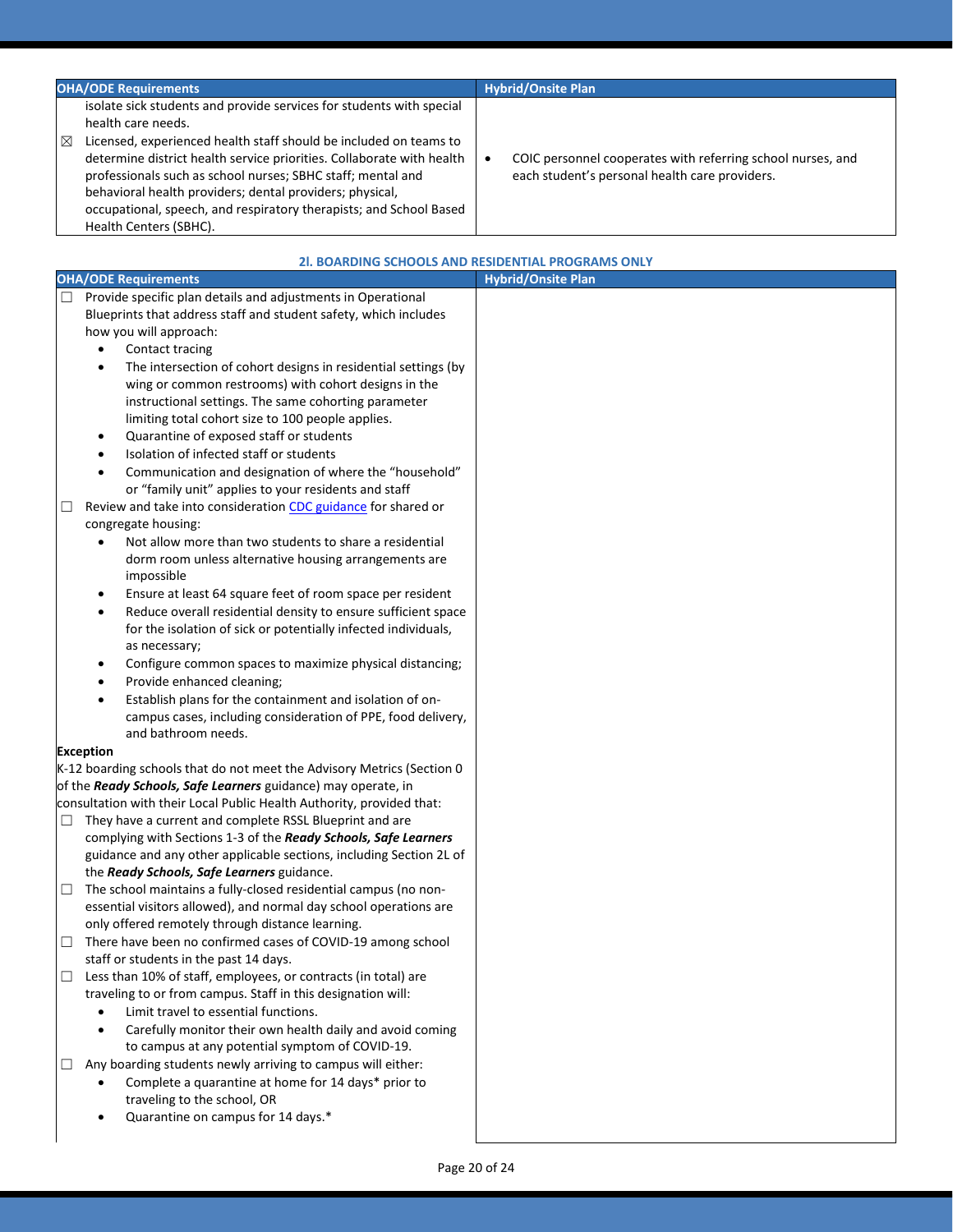| <b>OHA/ODE Requirements</b>                                                                                                                                                                                                                                                                                                                                                                                                                                                                                                                 | <b>Hybrid/Onsite Plan</b> |
|---------------------------------------------------------------------------------------------------------------------------------------------------------------------------------------------------------------------------------------------------------------------------------------------------------------------------------------------------------------------------------------------------------------------------------------------------------------------------------------------------------------------------------------------|---------------------------|
| * A 14-day quarantine is the safest option to prevent the spread of<br>COVID-19 to others. However, in either option above, for boarding<br>students who have not developed any symptoms, schools may<br>consider ending quarantine after 10 days without any testing, or<br>after 7 days with a negative result on a COVID-19 viral test<br>collected within 48 hours before ending quarantine, unless<br>otherwise directed by the local public health authority (LPHA).<br>Student transportation off-campus is limited to medical care. |                           |

|   | 2m. SCHOOL EMERGENCY PROCEDURES AND DRILLS                                                                                                                                                                                                                                                                                                                                  |           |                                                                                             |  |
|---|-----------------------------------------------------------------------------------------------------------------------------------------------------------------------------------------------------------------------------------------------------------------------------------------------------------------------------------------------------------------------------|-----------|---------------------------------------------------------------------------------------------|--|
|   | <b>OHA/ODE Requirements</b>                                                                                                                                                                                                                                                                                                                                                 |           | <b>Hybrid/Onsite Plan</b>                                                                   |  |
| ⊠ | In accordance with ORS 336.071 and OAR 581-022-2225 all schools<br>(including those operating a Comprehensive Distance Learning<br>model) are required to instruct students on emergency<br>procedures. Schools that operate an On-Site or Hybrid model need                                                                                                                | $\bullet$ | Redmond COIC maintains its pre-March, 2020 fire drill schedule                              |  |
|   | to instruct and practice drills on emergency procedures so that<br>students and staff can respond to emergencies.                                                                                                                                                                                                                                                           | $\bullet$ | COIC staff run 1 monthly fire drill per cohort.                                             |  |
|   | At least 30 minutes in each school month must be used to<br>$\bullet$<br>instruct students on the emergency procedures for fires,                                                                                                                                                                                                                                           | $\bullet$ | Drills are conducted using social distancing.                                               |  |
|   | earthquakes (including tsunami drills in appropriate zones),<br>and safety threats.<br>Fire drills must be conducted monthly.<br>٠                                                                                                                                                                                                                                          | $\bullet$ | After drills, students and staff wash hands or use 60-95% alcohol-<br>based hand sanitizer. |  |
|   | Earthquake drills (including tsunami drills and instruction<br>$\bullet$<br>for schools in a tsunami hazard zone) must be conducted<br>two times a year.                                                                                                                                                                                                                    |           |                                                                                             |  |
|   | Safety threats including procedures related to lockdown,<br>$\bullet$<br>lockout, shelter in place and evacuation and other<br>appropriate actions to take when there is a threat to safety<br>must be conducted two times a year.                                                                                                                                          |           |                                                                                             |  |
| ⊠ | Drills can and should be carried out as close as possible to the<br>procedures that would be used in an actual emergency. For<br>example, a fire drill must be carried out with the same alerts and<br>same routes as normal. If appropriate and practicable, COVID-19<br>physical distancing measures can be implemented, but only if they<br>do not compromise the drill. |           |                                                                                             |  |
| ⊠ | When or if physical distancing must be compromised, drills must<br>be completed in less than 15 minutes.                                                                                                                                                                                                                                                                    |           |                                                                                             |  |
| ⊠ | Drills shall not be practiced unless they can be practiced correctly.                                                                                                                                                                                                                                                                                                       |           |                                                                                             |  |
| ⊠ | Train staff on safety drills prior to students arriving on the first day<br>on campus in hybrid or face-to-face engagement.                                                                                                                                                                                                                                                 |           |                                                                                             |  |
| ⊠ | If on a hybrid schedule, conduct multiple drills each month to<br>ensure that all cohorts of students have opportunities to<br>participate in drills (i.e., schedule on different cohort days<br>throughout the year).                                                                                                                                                      |           |                                                                                             |  |
| ⊠ | Students must wash hands with soap and water for 20 seconds or<br>use an alcohol-based hand sanitizer with 60-95% alcohol after a<br>drill is complete.                                                                                                                                                                                                                     |           |                                                                                             |  |

| 2n. SUPPORTING STUDENTS WHO ARE DYSREGULATED, ESCALATED, AND/OR EXHIBITING SELF-REGULATORY CHALLENGES |  |
|-------------------------------------------------------------------------------------------------------|--|
|-------------------------------------------------------------------------------------------------------|--|

| <b>OHA/ODE Requirements</b>                                                                                                                                                                                                                                                                         | <b>Hybrid/Onsite Plan</b>                                                                                                                                                                                                                    |  |
|-----------------------------------------------------------------------------------------------------------------------------------------------------------------------------------------------------------------------------------------------------------------------------------------------------|----------------------------------------------------------------------------------------------------------------------------------------------------------------------------------------------------------------------------------------------|--|
| Utilize the components of Collaborative Problem Solving or a<br>$\boxtimes$<br>similar framework to continually provide instruction and skill-<br>building/training related to the student's demonstrated lagging<br>skills.                                                                        | COIC staff have undergone multiple trainings in behavioral<br>٠<br>supports, trauma informed practices and have demonstrated<br>their ability to safely manage the student behaviors and<br>situations described and listed in this section. |  |
| Take proactive/preventative steps to reduce antecedent events<br>区<br>and triggers within the school environment.                                                                                                                                                                                   |                                                                                                                                                                                                                                              |  |
| Be proactive in planning for known behavioral escalations (e.g.,<br>$\boxtimes$<br>self-harm, spitting, scratching, biting, eloping, failure to maintain<br>physical distance). Adjust antecedents where possible to minimize<br>student and staff dysregulation. Recognize that there could be new |                                                                                                                                                                                                                                              |  |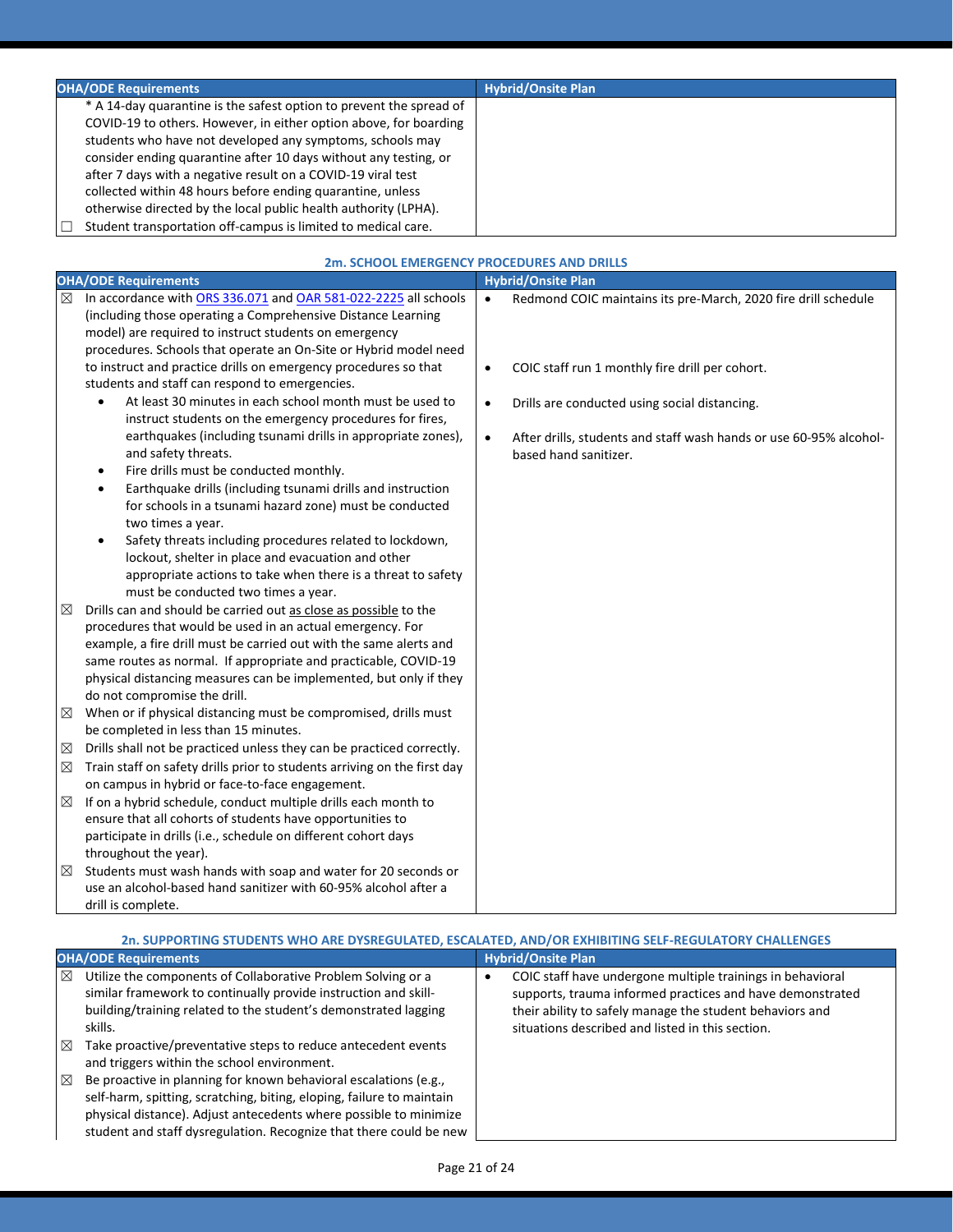### **OHA/ODE Requirements CONSIDERATION CONSIDERING THE CONSIDERING TO A REPORT OF A REPORT OF A REPORT OF A REPORT OF A REPORT OF A REPORT OF A REPORT OF A REPORT OF A REPORT OF A REPORT OF A REPORT OF A REPORT OF A REPORT**

and different antecedents and setting events with the additional requirements and expectations for the 2020-21 school year.

- $\boxtimes$  Establish a proactive plan for daily routines designed to build selfregulation skills; self-regulation skill-building sessions can be short (5-10 minutes), and should take place at times when the student is regulated and/or is not demonstrating challenging behaviors.
- $\boxtimes$  Ensure all staff are trained to support de-escalation, provide lagging skill instruction, and implement alternatives to restraint and seclusion.
- $\boxtimes$  Ensure that staff are trained in effective, evidence-based methods for developing and maintaining their own level of self-regulation and resilience to enable them to remain calm and able to support struggling students as well as colleagues.
- $\boxtimes$  Plan for the impact of behavior mitigation strategies on public health and safety requirements:
	- Student elopes from area
		- o If staff need to intervene for student safety, staff should:
			- Use empathetic and calming verbal interactions (i.e. "This seems hard right now. Help me understand… How can I help?") to attempt to re-regulate the student without physical intervention.
			- Use the least restrictive interventions possible to maintain physical safety for the student and staff.
			- Wash hands after a close interaction.
			- Note the interaction on the appropriate contact log.
		- o \*If unexpected interaction with other stable cohorts occurs, those contacts must be noted in the appropriate contact logs.
	- Student engages in behavior that requires them to be isolated from peers and results in a room clear.
		- If students leave the classroom:
			- Preplan for a clean and safe alternative space that maintains physical safety for the student and staff
			- Ensure physical distancing and separation occur, to the maximum extent possible.
			- Use the least restrictive interventions possible to maintain physical safety for the student and staff.
			- Wash hands after a close interaction.
			- Note the interaction on the appropriate contact log.
		- o \*If unexpected interaction with other stable cohorts occurs, those contacts must be noted in the appropriate contact logs.
	- Student engages in physically aggressive behaviors that preclude the possibility of maintaining physical distance and/or require physical de-escalation or intervention techniques other than restraint or seclusion (e.g., hitting, biting, spitting, kicking, self-injurious behavior).
		- If staff need to intervene for student safety, staff should:
			- Maintain student dignity throughout and following the incident.
			- Use empathetic and calming verbal interactions (i.e. "This seems hard right now. Help me understand… How can I help?") to attempt to re-regulate the student without physical intervention.
			- Use the least restrictive interventions possible to maintain physical safety for the student and staff
			- Wash hands after a close interaction.

Note the interaction on the appropriate contact log. \*If unexpected interaction with other stable cohorts occurs, those contacts must be noted in the appropriate contact logs.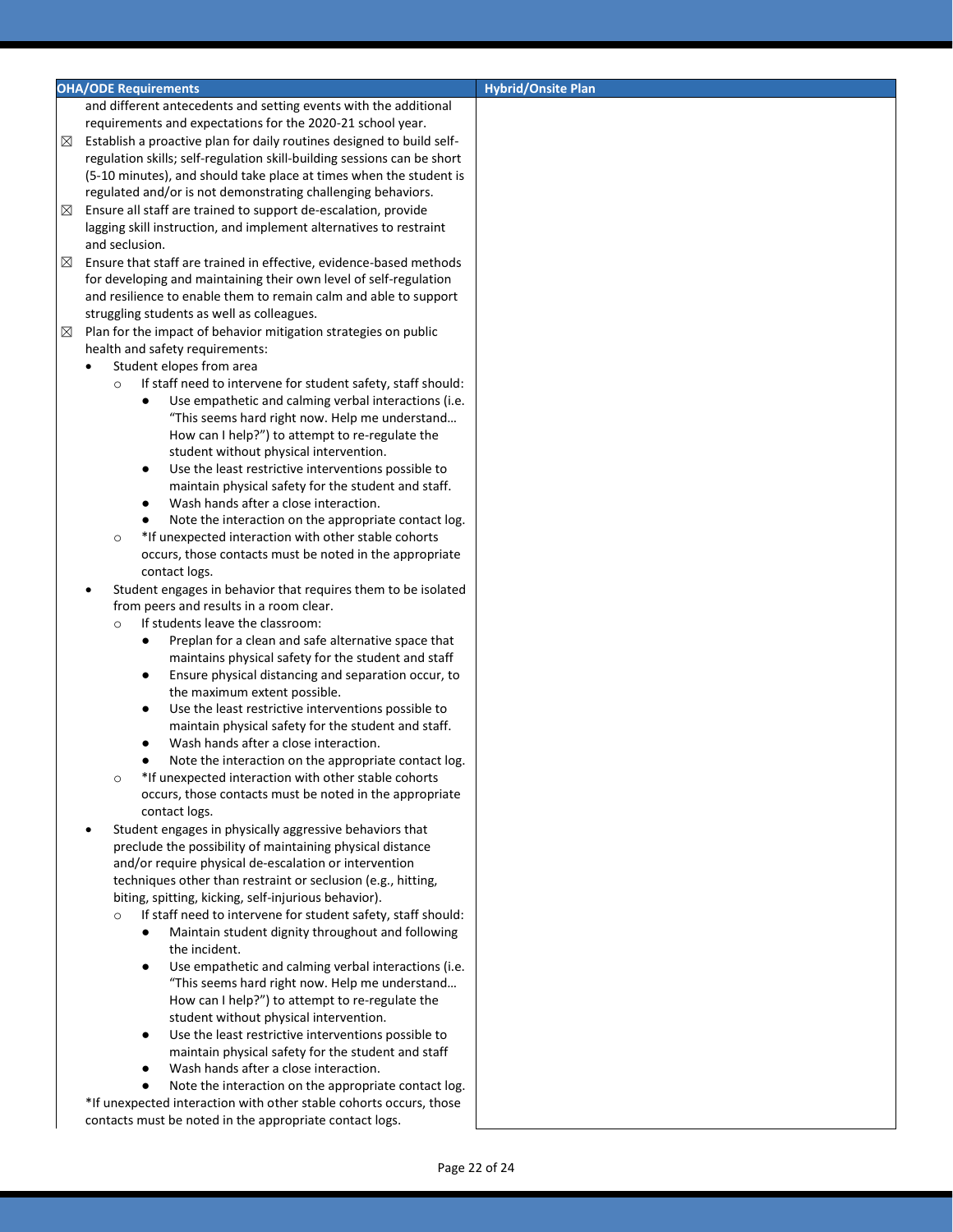| <b>OHA/ODE Requirements</b>                                                | <b>Hybrid/Onsite Plan</b> |
|----------------------------------------------------------------------------|---------------------------|
| $\boxtimes$<br>Ensure that spaces that are unexpectedly used to deescalate |                           |
| behaviors are appropriately cleaned and sanitized after use before         |                           |
| the introduction of other stable cohorts to that space.                    |                           |

### **2o. PROTECTIVE PHYSICAL INTERVENTION**

| <b>OHA/ODE Requirements</b>                                                                                                                                                                                                                                                                                                                               | <b>Hybrid/Onsite Plan</b> |
|-----------------------------------------------------------------------------------------------------------------------------------------------------------------------------------------------------------------------------------------------------------------------------------------------------------------------------------------------------------|---------------------------|
| ⊠<br>Reusable Personal Protective Equipment (PPE) must be cleaned<br>and disinfected following the manufacturer's recommendation,<br>after every episode of physical intervention (see section 2j.<br>Cleaning, Disinfection, and Ventilation in the Ready Schools, Safe<br><b>Learners</b> guidance). Single-use disposable PPE must not be re-<br>used. |                           |



# **3. Response to Outbreak**

| <b>3a. PREVENTION AND PLANNING</b> |                                                                   |                           |                     |  |
|------------------------------------|-------------------------------------------------------------------|---------------------------|---------------------|--|
| <b>OHA/ODE Requirements</b>        |                                                                   | <b>Hybrid/Onsite Plan</b> |                     |  |
| 冈                                  | Review the "Planning for COVID-19 Scenarios in Schools" toolkit.  |                           | Reviewed with staff |  |
| X                                  | Coordinate with Local Public Health Authority (LPHA) to establish |                           | CDMP                |  |
|                                    | communication channels related to current transmission level.     |                           |                     |  |

| <b>3b. RESPONSE</b>                                                                                                                                    |                                                                                  |  |  |
|--------------------------------------------------------------------------------------------------------------------------------------------------------|----------------------------------------------------------------------------------|--|--|
| <b>OHA/ODE Requirements</b>                                                                                                                            | Hybrid/Onsite Plan                                                               |  |  |
| Review and utilize the "Planning for COVID-19 Scenarios in<br>$\boxtimes$<br>Schools" toolkit.                                                         |                                                                                  |  |  |
| $\boxtimes$<br>Ensure continuous services and implement Comprehensive<br>Distance Learning.<br>Continue to provide meals for students.<br>$\mathbf{1}$ | COIC does not provide meals. COIC did not provide meals prior to<br>March, 2020. |  |  |

|             | <b>3c. RECOVERY AND REENTRY</b>                                                                                                                                                                                    |                           |                                                             |
|-------------|--------------------------------------------------------------------------------------------------------------------------------------------------------------------------------------------------------------------|---------------------------|-------------------------------------------------------------|
|             | <b>OHA/ODE Requirements</b>                                                                                                                                                                                        | <b>Hybrid/Onsite Plan</b> |                                                             |
| $\boxtimes$ | Review and utilize the "Planning for COVID-19 Scenarios in<br>Schools" toolkit.                                                                                                                                    |                           |                                                             |
| $\boxtimes$ | Clean, sanitize, and disinfect surfaces (e.g. door handles, sink<br>handles, drinking fountains, transport vehicles) and follow CDC<br>guidance for classrooms, cafeteria settings, restrooms, and<br>playgrounds. |                           | CDMP                                                        |
| $\boxtimes$ | When bringing students back into On-Site or Hybrid instruction,<br>consider smaller groups, cohorts, and rotating schedules to allow<br>for a safe return to schools.                                              | ٠                         | COIC CDL, CDL-LIPI, integrated with Hybrid for transitions. |



*This section must be completed by any public school that is providing instruction through On-Site or Hybrid Instructional Models. Schools providing Comprehensive Distance Learning Instructional Models do not need to complete this section unless the school is implementing the* **Limited In-Person Instruction** *provision under the Comprehensive Distance Learning guidance. This section does not apply to private schools.*